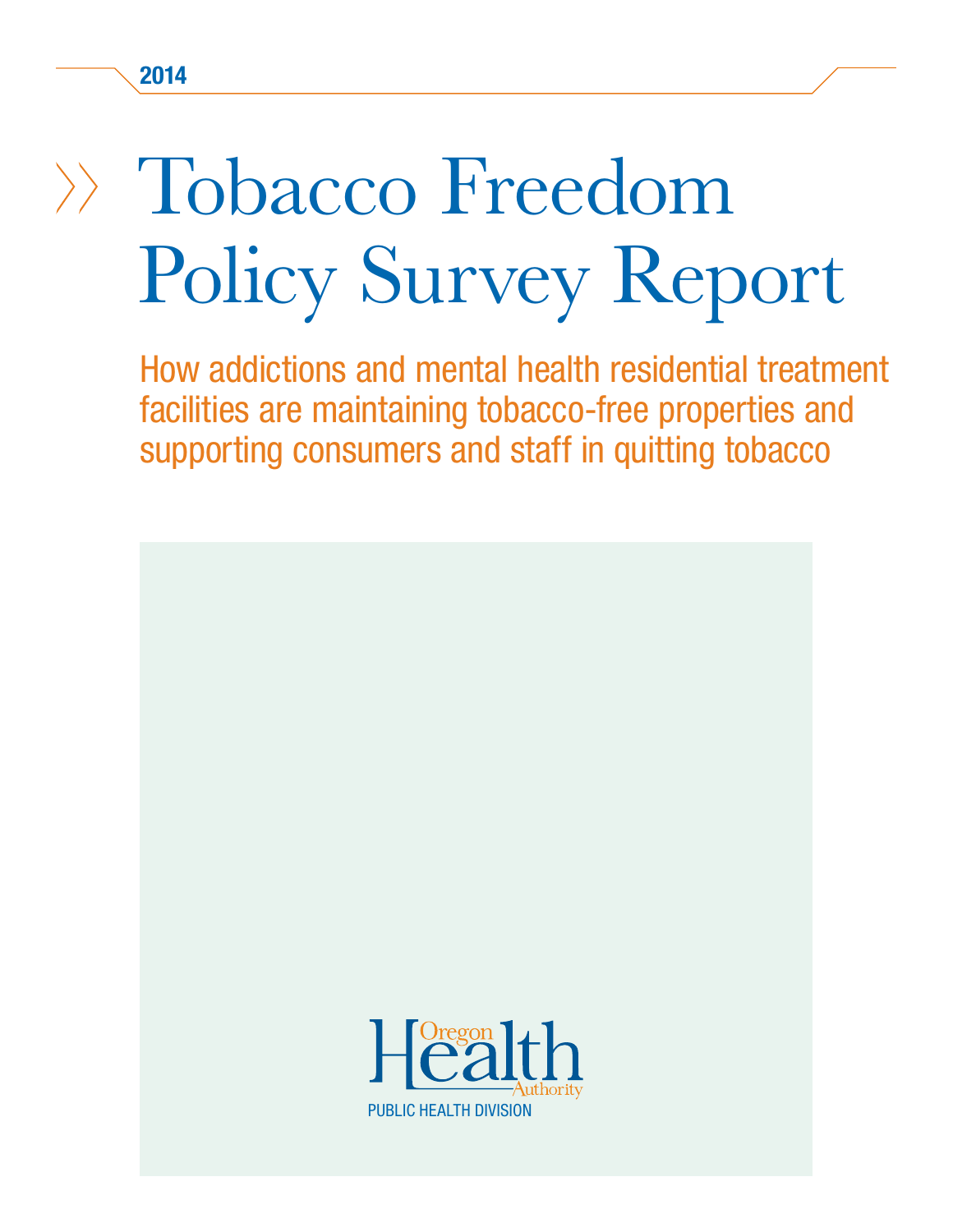# <span id="page-1-0"></span>Acknowledgments

This publication was prepared by Beth Sanders, health equity systems coordinator, and Bonnie Pickens, interim health equity systems coordinator, of the Oregon Health Authority (OHA) Public Health Division.

#### For more information contact:

Kirsten Aird, chronic disease programs manager, OHA Public Health Division, kirsten.g.aird@state.or.us; or

Barrett Crosby, quality assurance specialist, OHA Health Systems Division, barrett.crosby@state.or.us.

#### \*Please cite this publication as follows:

Oregon Health Authority Public Health Division. Tobacco freedom policy: 2014 survey report. Portland, OR. 2016 July.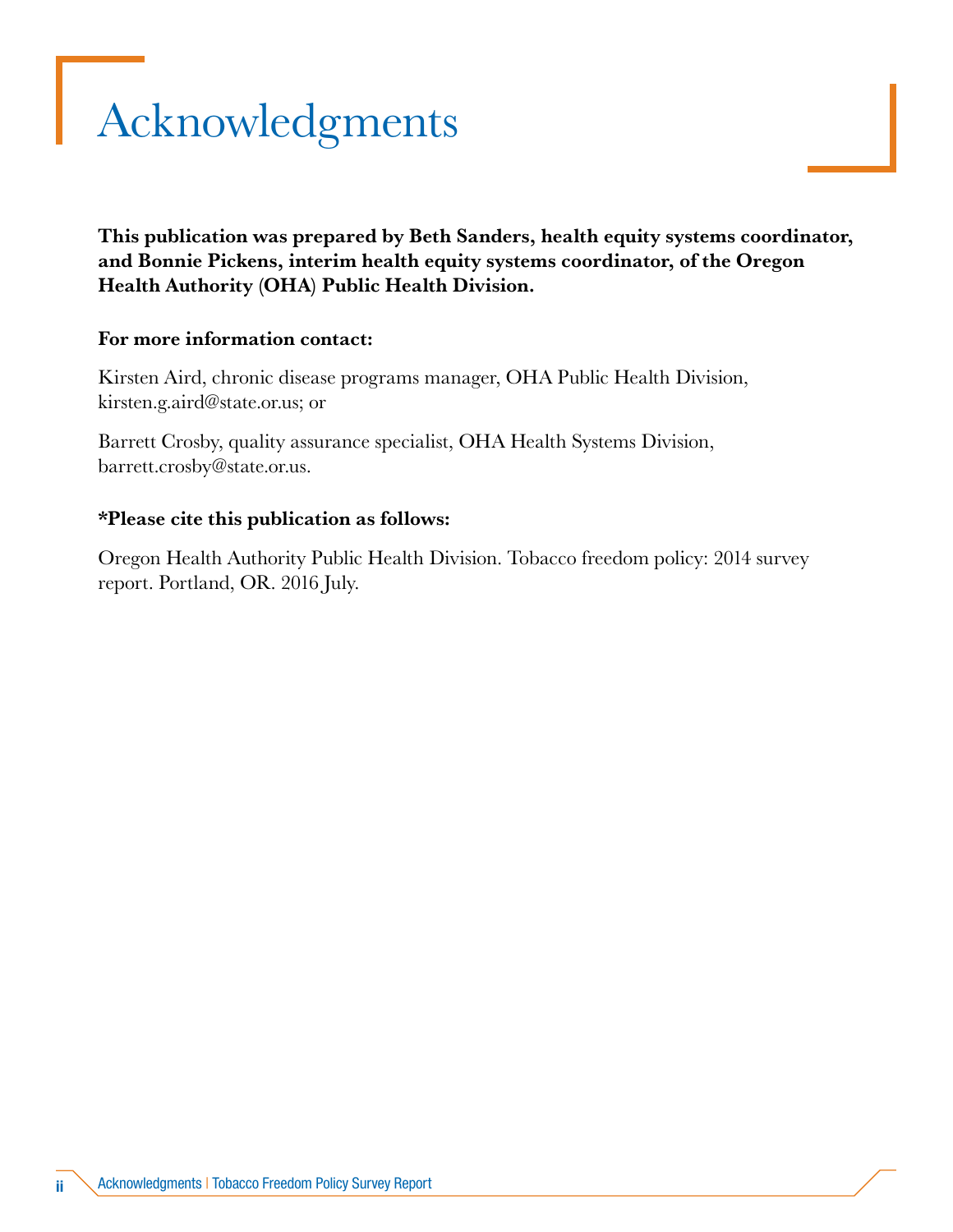# **Contents**

| $\gg$                        |                                                              |  |  |  |  |
|------------------------------|--------------------------------------------------------------|--|--|--|--|
| $\left\langle \right\rangle$ |                                                              |  |  |  |  |
| $\gg$                        |                                                              |  |  |  |  |
| $\gg$                        | About the Tobacco Freedom Policy Implementation Survey  3    |  |  |  |  |
|                              | $\rangle$                                                    |  |  |  |  |
|                              | $\gg$                                                        |  |  |  |  |
|                              | $\gg$                                                        |  |  |  |  |
|                              | $\left\langle \right\rangle$                                 |  |  |  |  |
|                              | Benefits and challenges of policy implementation  8<br>$\gg$ |  |  |  |  |
|                              | $\rangle$                                                    |  |  |  |  |
| $\left\langle \right\rangle$ |                                                              |  |  |  |  |
| $\rangle$                    |                                                              |  |  |  |  |
| $\gg$                        |                                                              |  |  |  |  |
|                              |                                                              |  |  |  |  |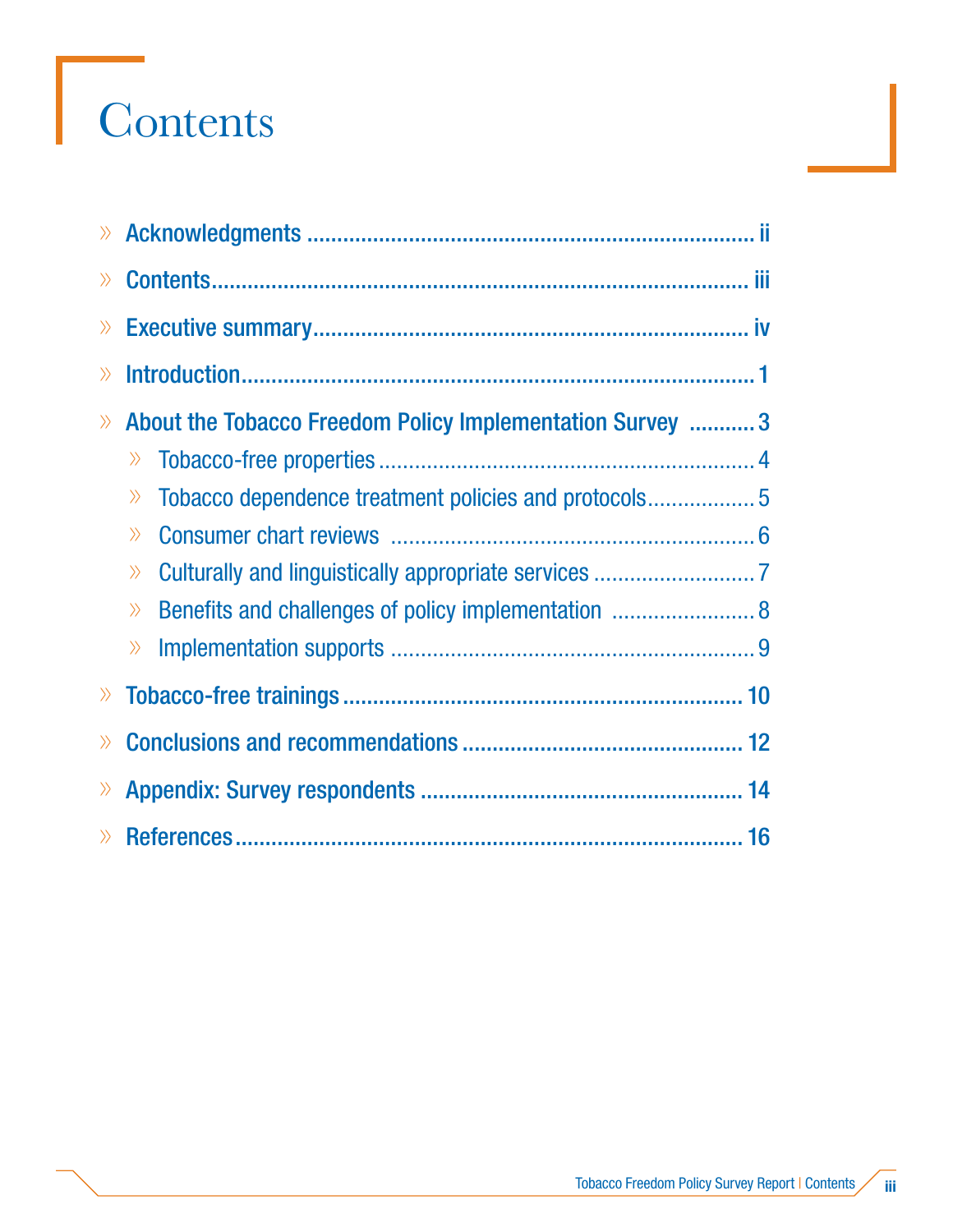### <span id="page-3-0"></span>Executive summary

### Tobacco addiction is the leading cause of preventable death in Oregon, and it disproportionately affects people living with mental illness and addictions disorders.

However, Oregonians with mental illness and addictions are highly motivated to quit. They can do so successfully if they receive effective support in treatment environments that make it easy to stay tobacco-free.

The Oregon Health Authority (OHA) Health Systems Division\* created the Tobacco Freedom Policy † to help consumers with mental health and substance use conditions live tobaccofree. The policy responded to demand from consumer advocates, government leaders, health care providers and community partners.



Launched in 2013, the policy:

- Requires all licensed residential providers to maintain tobacco-free properties;
- Includes guidelines to help residents and staff quit;
- Has strategies to make stopping tobacco use part of mental health and addictions treatment planning; and
- Promotes insurance-based benefits to help employees stop using tobacco.

This report summarizes successes and lessons learned from residential treatment facilities implementing the Tobacco Freedom Policy.

Formerly the Addictions and Mental Health Division.

<sup>†</sup> Go to [www.oregon.gov/oha/amh/docs/tobacco-freedom-policy-eff2013-01.pdf](http://www.oregon.gov/oha/amh/docs/tobacco-freedom-policy-eff2013-01.pdf) for the complete Tobacco Freedom Policy.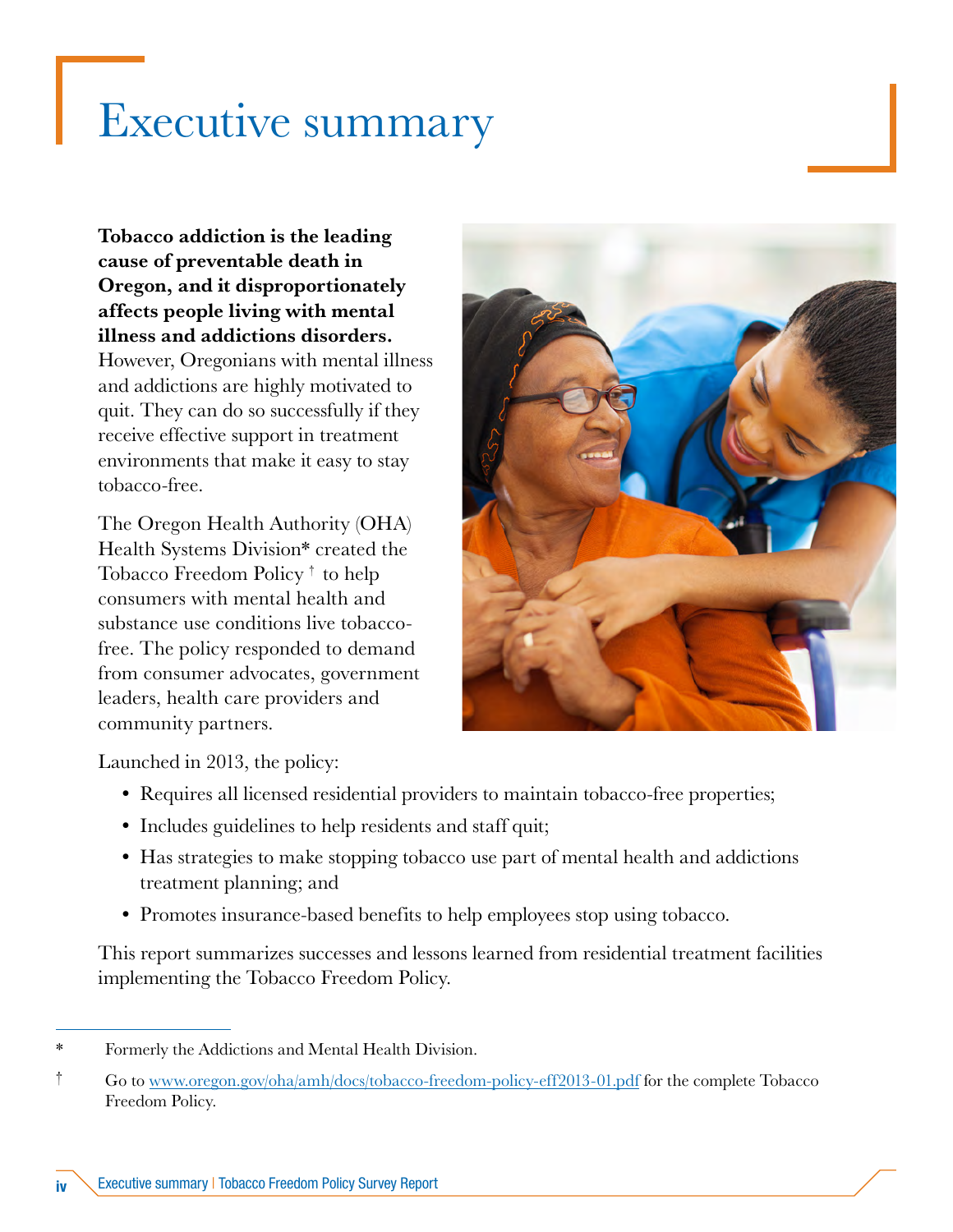The survey findings include:

### **Successes**

- The majority of facilities are tobacco-free campuses. Seventy percent had a tobacco-free property policy in 2014. This is a major increase from 15 percent that had such policies in 2010.
- Almost all facilities (92 percent) ask consumers about their tobacco use. This is an increase from 83 percent in 2010.
- More than half of facilities refer consumers who use tobacco to the Oregon **Tobacco Quit Line.** This is an increase from 2010 when one-third of facilities made referrals to this resource.\*
- Oregonians who receive residential treatment services are quitting tobacco at the same rate as the general population. This shows the importance and role these facilities have in promoting tobacco-free properties.
- Providers believe the Tobacco Freedom Policy helps create an environment **that supports wellness.** They also recognize the policy reduces secondhand smoke exposure and increases awareness that tobacco is a harmful and addictive substance.

#### Lessons learned

- Clinicians have a powerful role in motivating tobacco users to quit. The survey found clinicians advised 68 percent of smokers in residential treatment facilities to quit. This highlights an opportunity to increase assessment of consumer tobacco use.
- Discharge plans offer an opportunity for continuity of care in treating tobacco dependency. Less than half of facilities incorporate referrals and medications to quit tobacco use in the plans, which is a missed opportunity in connecting consumers to external cessation supports.
- Culturally relevant materials ensure all consumers can access tobacco **cessation resources.** Twenty-eight percent of facilities reported providing Quit Line materials developed for consumers who are racial and ethnic minorities, speak languages other than English, have disabilities, and/or have low literacy. This shows an area for future quality improvement.
- Nicotine replacement therapies (NRT) are critical in supporting tobacco users to quit. Providers were asked what would help ensure the Tobacco Freedom Policy's success. Forty-one percent suggested in-house NRT be more available for residents. This was also voiced during four statewide trainings offered to providers in 2015.

<sup>\*</sup> The Oregon Tobacco Quit Line is a free telephone and Web-based counseling service available 24 hours a day, seven days a week. It provides cessation medications to eligible participants. The Quit Line can be helpful for anyone thinking about or in the process of quitting. It can also help those who have successfully quit tobacco. For more information: call 1-800-QUIT-NOW or go to [www.quitnow.net/oregon/](http://www.quitnow.net/oregon/).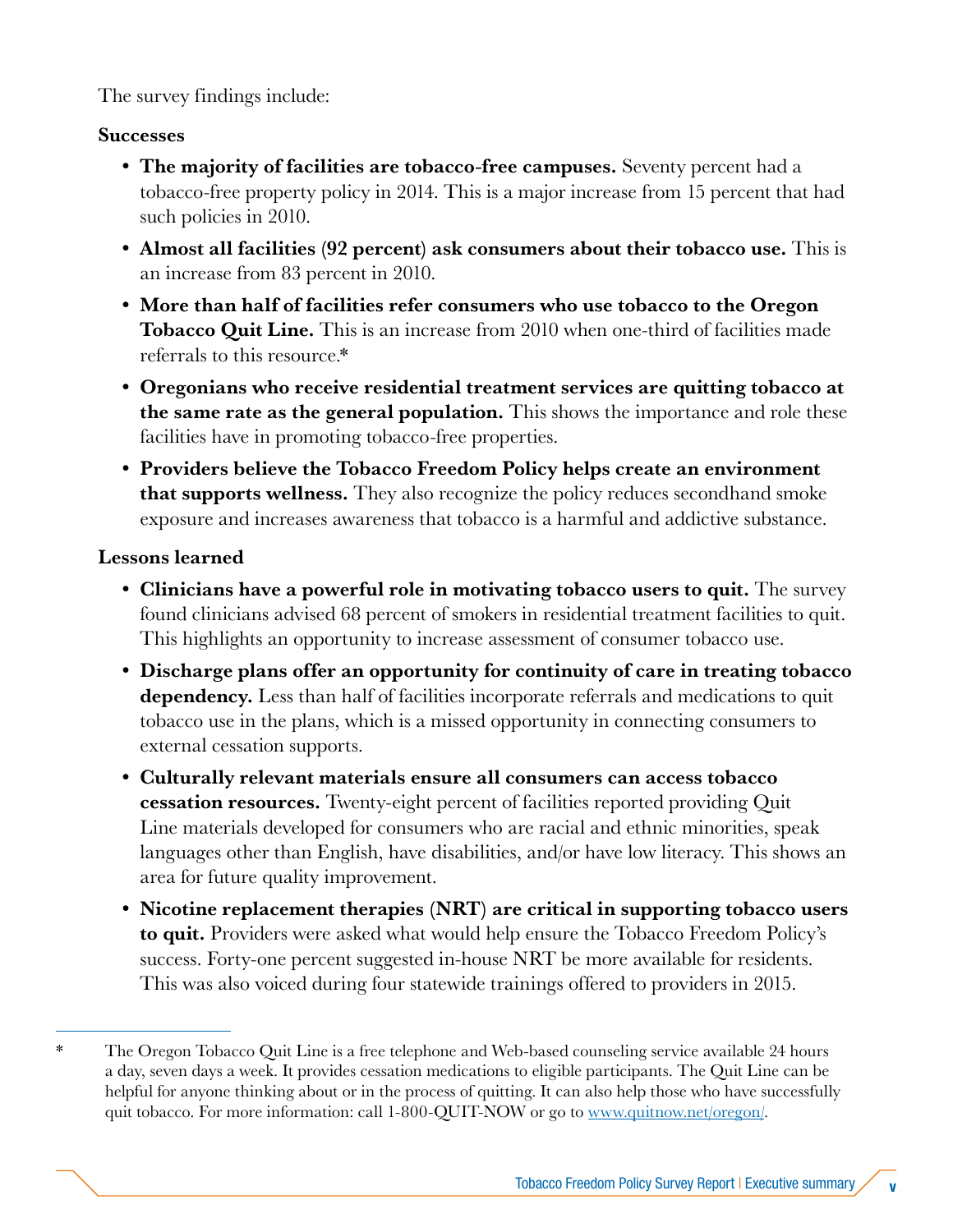

• Maintaining positive relationships with the neighboring community helps support residents. The survey results showed the policy brought about complaints from surrounding neighbors related to secondhand smoke and littered cigarette butts. These complaints often seemed related to the stigma residents found when they went into the surrounding community. Tobacco-free trainings offered in 2015 provided tools for facilities to build positive relationships with neighbors.

#### Recommendations

The OHA Health Systems and Public Health divisions continue to partner in supporting wellness initiatives for people living with mental illness or addictions disorders. Opportunities for future collaboration include:

- Giving facilities consistent messages about the policy. Clinicians recommended that OHA regularly communicate the policy's importance and clarify that all facilities must participate in implementing it.
- Exploring options for providing on-site NRT. Many residential treatment service consumers are members of the Oregon Health Plan. There is an opportunity for coordinated care organizations (CCOs)\* to fund on-site FDA-approved cessation mediations for tobacco users going through detox.
- Convening additional tobacco-free policy implementation trainings for providers, staff and administrators. This would support ongoing collaboration among OHA, residential treatment facilities and community partners in continuous quality improvement to successfully implement the policy.

<sup>\*</sup> Coordinated care organizations are networks of all types of health care providers who have agreed to work together in local communities to serve Medicaid members. For more information, go to www.oregon.gov/oha/ohpb/pages/health-reform/ccos.aspx.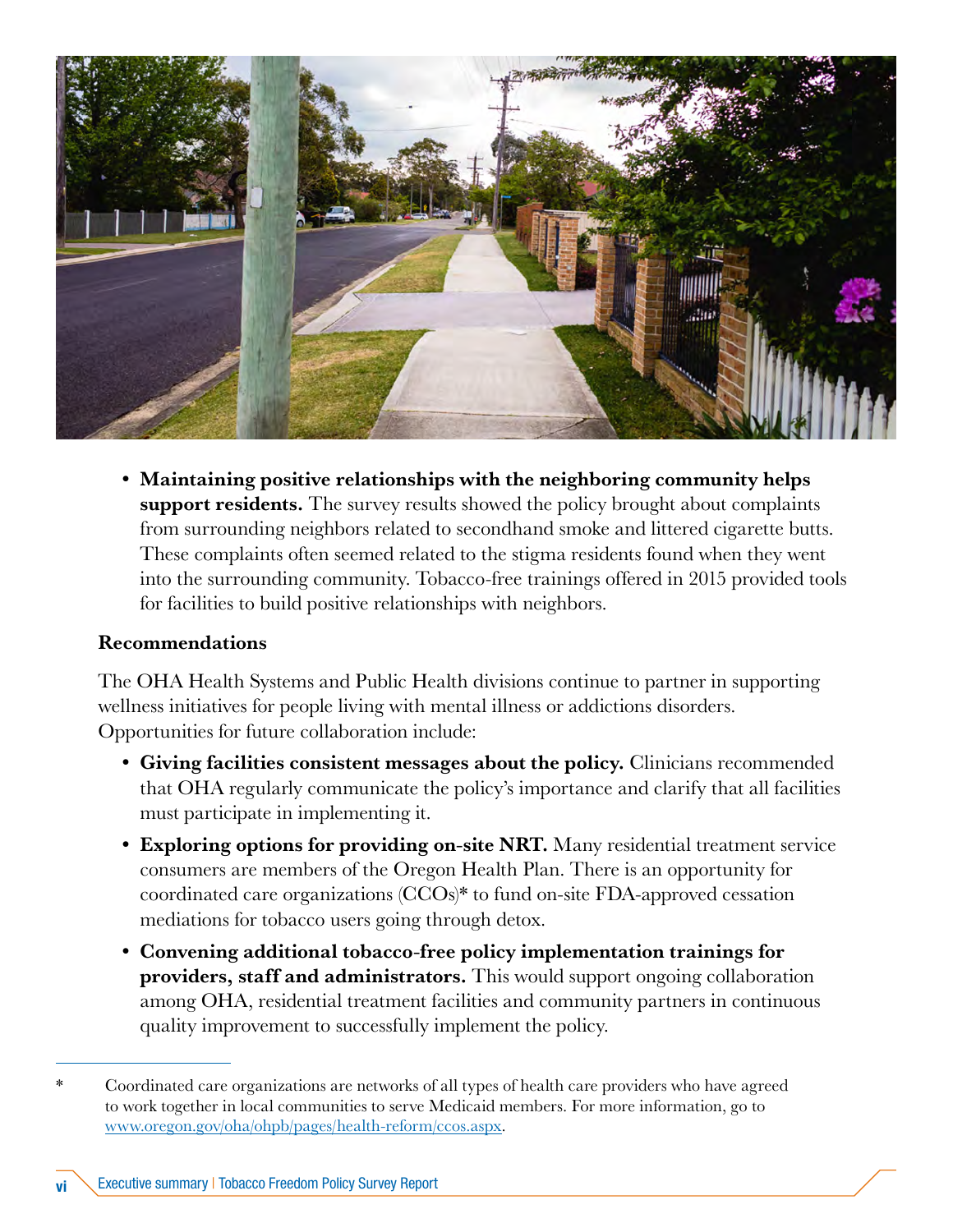### <span id="page-6-0"></span>Introduction

### People with chronic mental illnesses die 25 years younger than the general

**population.** This striking disparity is due to health issues caused by tobacco addiction and poor nutrition.(1) Tobacco is the leading cause of preventable death in Oregon. Those who live with mental illness or addictions disorders smoke at much higher rates than the general population – with some diagnoses reaching upwards of 90 percent. Table 1 lists the tobacco use prevalence for various mental illness and substance use diagnoses.

High tobacco use among people with mental illness and addictions is a social justice and public health issue. The inequitable burden of disease and untimely death due to tobacco in this population is rooted in a complex blend of factors.(2) People with mental illness or addictions disorders are more likely to have limited financial resources, have barriers to receiving health care and cessation treatments, and underestimate tobacco's harm.(3)

Clinicians often do not address tobacco use in mental health and addictions treatment. They are concerned that it may interfere with recovery and that consumers do not want or have the ability to quit.(2) However, studies indicate that those with mental illness or substance use disorders are just as interested in quitting as the general population.

### Table 1: Tobacco use prevalence by diagnosis (6,7,8,9)

| Alcohol abuse                            |  |  |
|------------------------------------------|--|--|
| Anxiety disorders                        |  |  |
| Attention deficit/hyperactivity disorder |  |  |
| Bipolar mood disorder                    |  |  |
| <b>Major depression</b>                  |  |  |
| Other drug abuse                         |  |  |
| Post-traumatic stress disorder           |  |  |
| Schizophrenia                            |  |  |

They are able to successfully quit using tobacco.(4) Research also shows that addressing tobacco addiction along with treatment for other substances is associated with a 25 percent increase in long-term abstinence with the primary substance being treated.(5) There are a variety of well-established clinical practices that increase successful quit attempts among diverse patient populations. Some of these practices include:

- Brief cessation interventions offered by all types of clinicians, including behavioral health providers; and
- Telephone, group and individual cessation counseling. In fact, counseling when combined with FDA-approved cessation medications are more effective than using the medications alone.(10)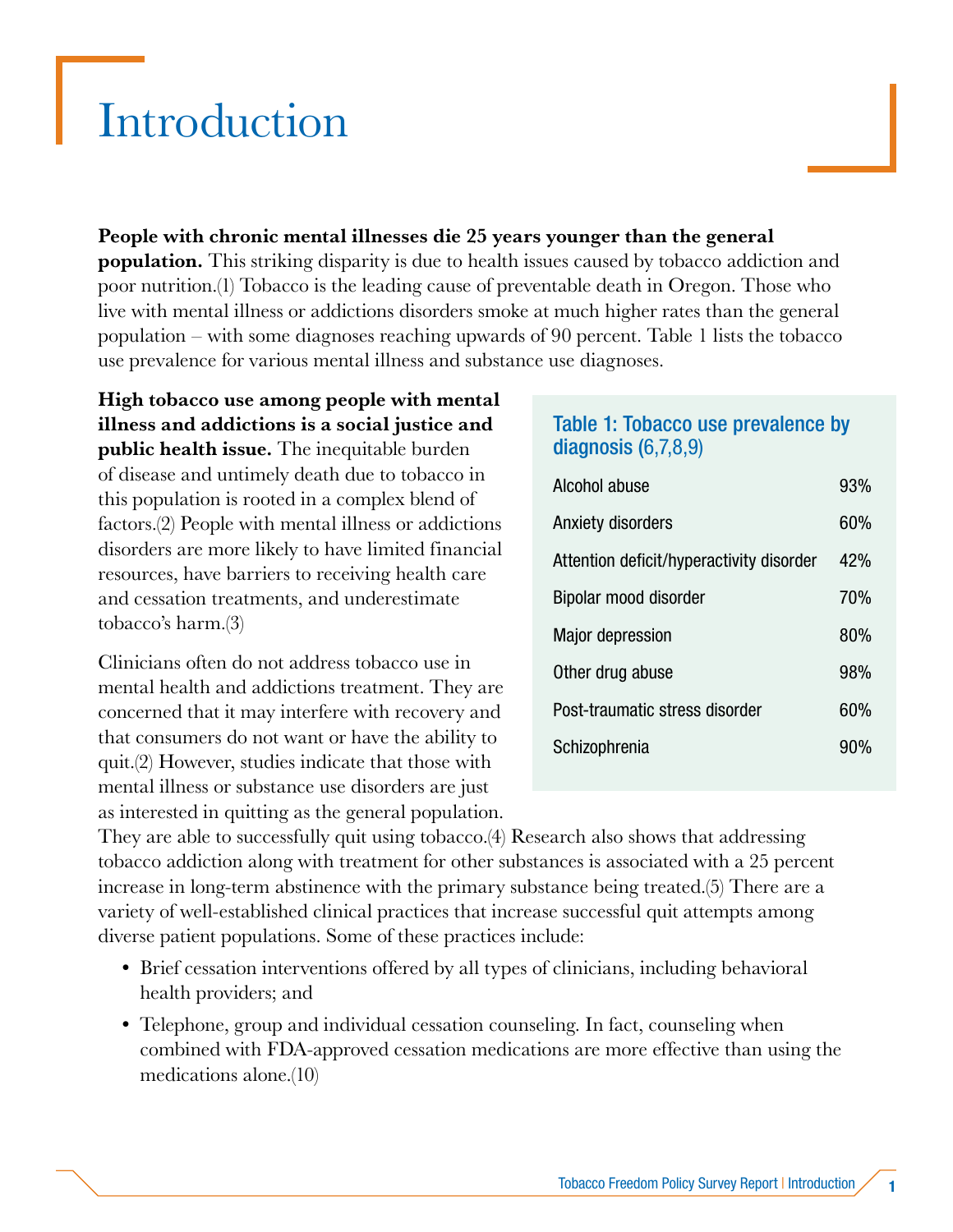Tobacco industry targeting to those living with mental illness or addictions is well documented. Tobacco use rates declined in the upper middle-class population after the 1964 "Surgeon General's Report on Tobacco Use." However, the tobacco industry began strategically promoting their products to those with mental illness and in lower socioeconomic groups.(11) The long reach of industry influence

Half of those diagnosed with terminal cancers related to tobacco have a mental health or substance use disorder.(15)

on this population and their health care providers includes industry-funded studies attempting to portray tobacco use as a means of managing symptoms.(12) While nicotine may provide momentary relief of symptoms for those who are addicted, tobacco is not a safe or effective long-term solution to manage symptoms of mental illness.(12) In fact, individuals with mental health conditions who use tobacco experience more psychiatric symptoms. Quitting can lead to an improvement in their mental health treatment by increasing self-esteem.(13)

Oregon has made important changes. In 2009, consumer advocates, government leaders, health care providers and community partners joined together to address this considerable social justice issue. The Tobacco Control Integration Project (TCIP) led the effort. TCIP is a cross-collaboration project between Oregon's Department of Human Services and the Oregon Health Authority. The result was the Tobacco Freedom Policy.

Implemented in 2013 and based on research findings(14), the policy requires all residential treatment facilities licensed by the OHA Health Systems Division to do the following:

- Maintain tobacco-free properties;
- Prohibit staff distribution of tobacco products to consumers;
- Incorporate tobacco cessation treatment into discharge planning; and
- Make use of peer support and wellness specialists, nicotine replacement therapies (e.g., nicotine patches, nicotine gum) and therapeutic behavioral interventions.

Residential treatment facilities need support from CCOs in promoting the health and wellness of consumers. The majority of Oregonians receiving inpatient addictions and mental health services are Oregon Health Plan members. As a result of Oregon's health systems transformation, coordinated care organizations now cover these services in their global budgets. This opens an opportunity for increased collaboration to help people with mental health and addictions disorders live tobacco-free.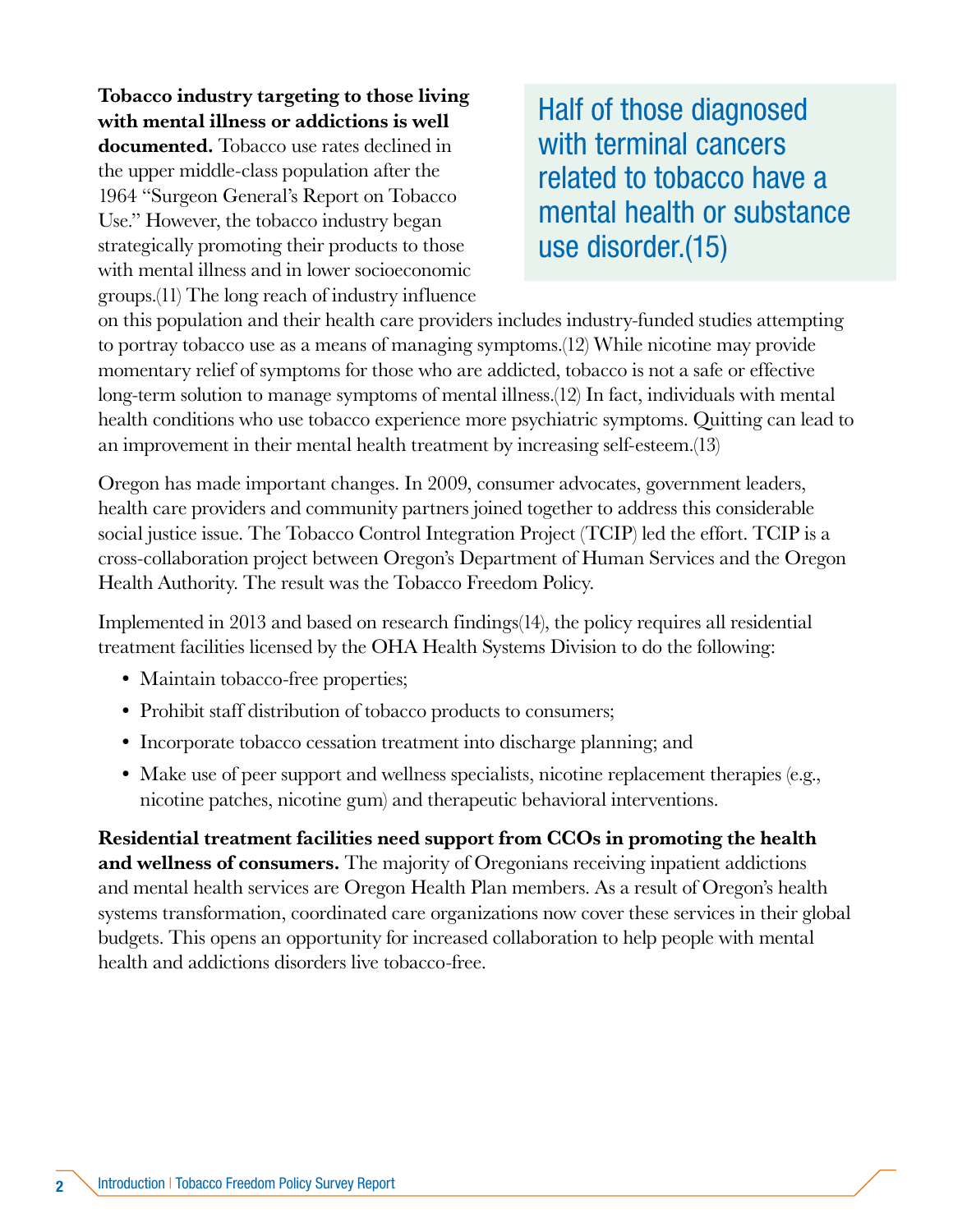## <span id="page-8-0"></span>About the Tobacco Freedom Policy Implementation Survey

**Baseline data:** Before the launch of the Tobacco Freedom Policy, residential treatment providers participated in a 2010 telephone survey conducted by the Public Health Division. The survey assessed how ready providers were to implement the policy and collected baseline information to evaluate changes in practice after implementation. The questions focused on current tobacco cessation support practices for consumers. Facilities were notified in advance of the phone survey. Ninety-eight percent of facility administrators participated. The survey results are available online at [www.cdc.gov/pcd/issues/2012/pdf/11\\_0080.pdf.](http://www.cdc.gov/pcd/issues/2012/pdf/11_0080.pdf)

**Survey development:** In 2014, as part of the Cross Agency Health Improvement Project\*, the OHA Health Systems Division partnered with the Public Health Division to develop an online survey for all administrators of addictions and mental health residential treatment facilities in the state. The survey's goal was to evaluate implementation of the

policy. Barrett Crosby, quality improvement and certification manager, sent a memo about the survey in advance to the 187 affected residential treatment facilities.

Response: Eighty-six of the 187 facilities responded to the survey, a 46 percent response rate. The survey respondents represented 1,208 consumers and 1,823 staff. The respondents were composed of:

- 32 residential treatment homes (37 percent);
- 30 residential treatment facilities (35 percent);
- 15 secure residential treatment facilities (17 percent); and
- Nine agencies with multiple residential facilities (11 percent).



<sup>\*</sup> The Cross Agency Health Improvement Project builds on successes from the Tobacco Control Integration Project. It is an initiative of the Oregon Health Authority and the Department of Human Services to improve the health of its clients, consumers and employees. More information can be found at [healthoregon.org/cahip.](http://healthoregon.org/cahip)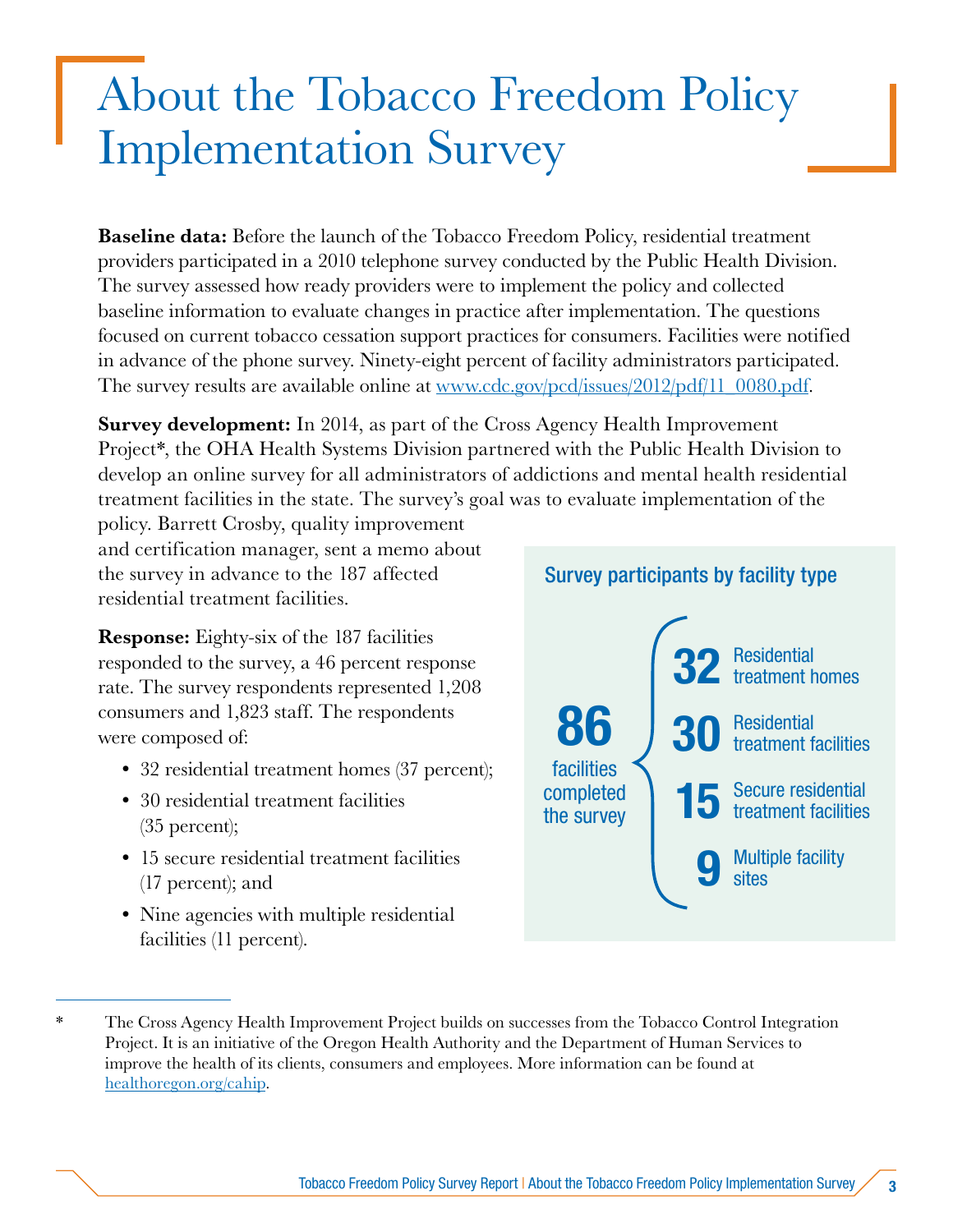<span id="page-9-0"></span>**Content:** The 2014 survey asked follow-up questions to the 2010 survey related to successes and challenges of policy implementation. It also included questions that were not previously asked. The information collected can be summarized into the following categories:

- Tobacco-free properties: The number of facilities that are 100 percent tobacco-free.
- Tobacco dependence treatment policies and protocols: Practices among facilities to support consumers and staff interested in quitting.
- Consumer chart reviews: The number of consumers asked about tobacco use and advised to quit, and how many reported using less tobacco or quitting.
- Culturally and linguistically appropriate services: Tobacco cessation materials and services offered by facilities that reach and relate to a variety of specific audiences.
- Benefits and challenges of policy implementation: Successful implementation strategies and commonly identified barriers to implementation.
- Implementation supports: Identified resources to help providers optimize policy implementation.

### Tobacco-free properties

The 2014 survey results show that, since 2010, the number of tobacco-free properties increased and improved protocols helped residents access tobacco cessation services.

In 2014, the majority (70 percent) of the responding facilities had 100 percent tobacco-free campuses. This compares to 15 percent of facilities with such policies in 2010.(16) A small percentage (5 percent) of facilities reported tobacco use continues inside the facility or in smoking shelters that existed prior to policy implementation. Figure 1 shows where tobacco use was happening in 2014 in facilities that responded to the survey.

Survey results show that most tobacco use by residents and staff occurs off property in neighboring areas. As a result, some facilities reported relationships with neighbors have declined.

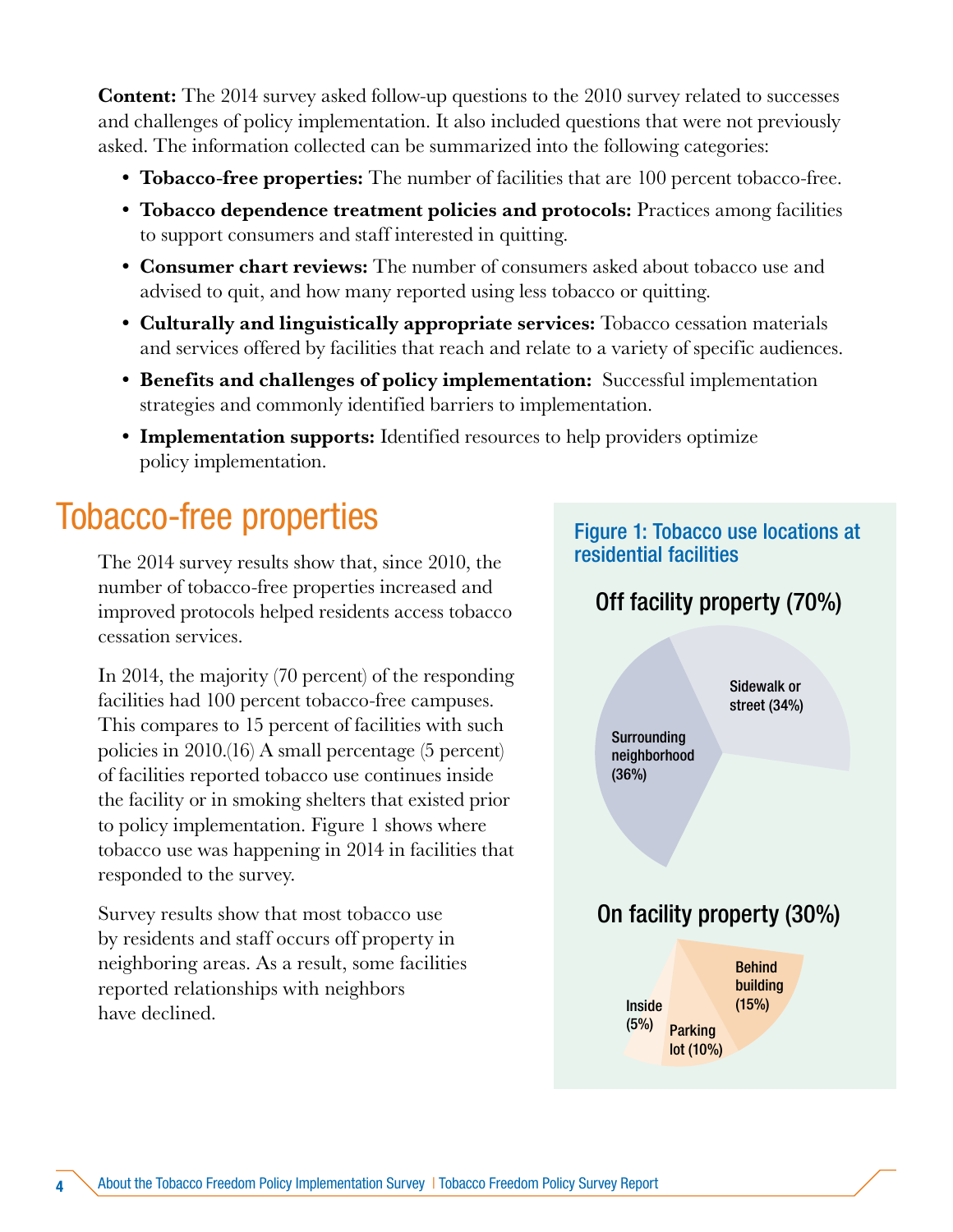### <span id="page-10-0"></span>Tobacco dependence treatment policies and protocols

Integrating tobacco dependence treatment into mental health care settings helps interested consumers stop using tobacco.(5) Studies show when these interventions are effectively used in a treatment environment, one-third of consumers can successfully quit.(7)

Survey results indicate some practices that help consumers quit tobacco increased while others decreased in 2014. Table 2 compares the use of various policies and protocols before and after policy implementation.

### Table 2: Tobacco dependence treatment policies and protocols in residential treatment facilities, 2010 and 2014 surveys

| <b>Question</b>                                                                                                                                   | 2010      | 2014     |
|---------------------------------------------------------------------------------------------------------------------------------------------------|-----------|----------|
| My facility's intake/assessment instrument evaluates a consumer's tobacco use.                                                                    | 83% (134) | 92% (79) |
| Tobacco use is recorded on individual treatment plans or charts for all applicable<br>consumers.                                                  | 68% (110) | 72% (62) |
| Employees at my facility are not allowed to give consumers cigarettes, e-cigarettes or<br>other forms of tobacco.                                 | 82% (132) | 88% (76) |
| My facility has or arranges for group or individual counseling to help tobacco users quit.                                                        | 61% (99)  | 67% (58) |
| My facility has a system for referring consumers to approved outside tobacco<br>dependence services (e.g., classes and FDA-approved medications). | 75% (121) | 66% (57) |
| All consumers who are tobacco users are routinely referred to the Oregon Tobacco<br>Quit Line (1-800-QUIT-NOW, 1-855-DEJELO-YA).                  | 32% (52)  | 51% (44) |
| Discharge plans include follow-up referrals and medications to quit tobacco for<br>consumers who quit while at my facility.                       | 47% (76)  | 41% (35) |
| My facility offers tobacco dependence services and medications to employees who<br>would like to quit.                                            | 63% (102) | 53% (45) |

#### Improvements made between 2010 and 2014:

*• Assessment and recording of consumer tobacco use*

In 2014, 92 percent of facilities assessed consumers for tobacco use. Eighty-three percent assessed use in 2010. In 2014, staff recorded tobacco use in consumer charts in 72 percent of facilities. Sixty-eight percent recorded use in 2010.

# 1 Year after you quit smoking,

your risk of heart disease is cut in half.

> 1.800.QUIT.NOW QUITNOW.NET/OREGON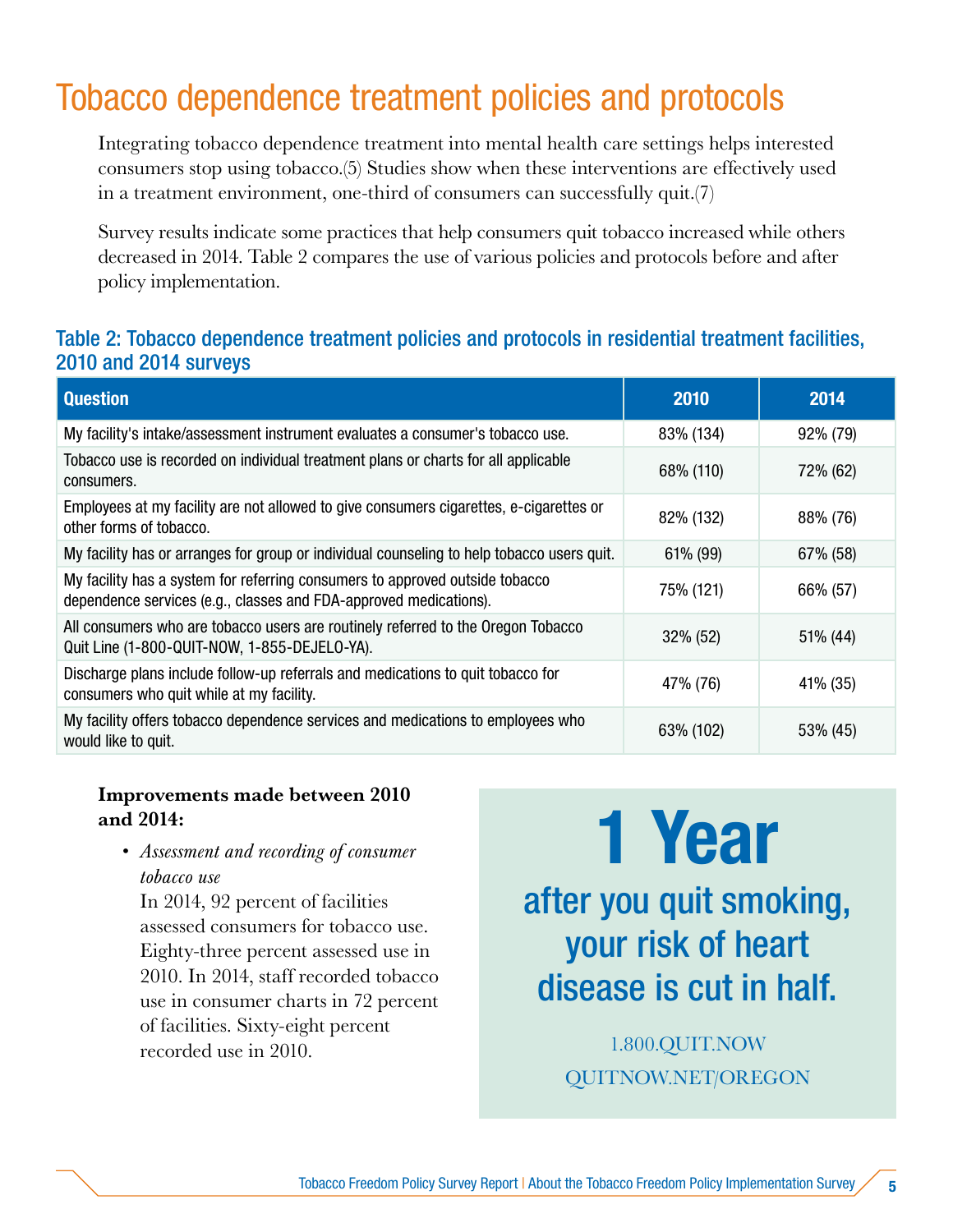<span id="page-11-0"></span>*• Quit Line promotion*

In 2014, more than half (51 percent) of facilities referred residents who were tobacco users to the Quit Line. This is a major increase compared to less than one-third (32 percent) in 2010.

*• Group and individual counseling*

The majority of facilities (67 percent in 2014 and 62 percent in 2010) continued to provide group and individual counseling to address consumers' tobacco dependence.

### Opportunities for quality improvement:

- *• Referrals to outside evidence-based cessation services* Between 2010 and 2014, fewer facilities reported making referrals to communitybased cessation services other than the Quit Line. Examples include the American Lung Association's Freedom from Smoking Program or hospital or community clinics' evidence-based group cessation classes (75 percent in 2010 to 66 percent in 2014).
- *• Discharge plan referrals to cessation resources and medications* Discharge plans offer an opportunity for continuity of care in treating tobacco dependency. Less than half of facilities incorporate referrals and medications to quit tobacco use in these plans, and there was a slight decrease from 2010 (47 percent) to 2014 (41 percent).
- *• Nicotine replacement therapies (NRT)*  Fewer facilities promoted NRT benefits to staff in 2014 (53 percent) than in 2010 (63 percent). This portion of the 2014 and 2010 surveys focused on promoting insurance-based NRT benefits for staff. However, the 2014 survey results also indicated consumers' high need for in-house NRT. See the "Implementation supports" section of this report for more information.

### Consumer chart reviews

The "5 A's" (ask, advise, assess, assist and arrange) is an evidence-based intervention. Providers use it to help patients or clients who are motivated to quit tobacco. It is used in a range of clinical settings. The method takes little time and effectively engages residents to begin thinking about cessation.(17)

### 5 major steps to intervention (the "5 A's")\*

Ask: Identify and document tobacco use status for every consumer.

Advise: Urge every tobacco user to quit.

Assess: Is the tobacco user willing to make a quit attempt at this time?

**Assist:** For those willing to make a quit attempt, connect them with in-house cessation counseling, nicotine replacement therapy and/or a referral to the Oregon Tobacco Quit Line.

**Arrange:** Schedule follow up contact to check on progress.

\* For more information on the "5 A's": [www.ahrq.gov/professionals/clinicians-providers/](http://www.ahrq.gov/professionals/clinicians-providers/guidelines-recommendations/tobacco/5steps.html) [guidelines-recommendations/tobacco/5steps.html](http://www.ahrq.gov/professionals/clinicians-providers/guidelines-recommendations/tobacco/5steps.html).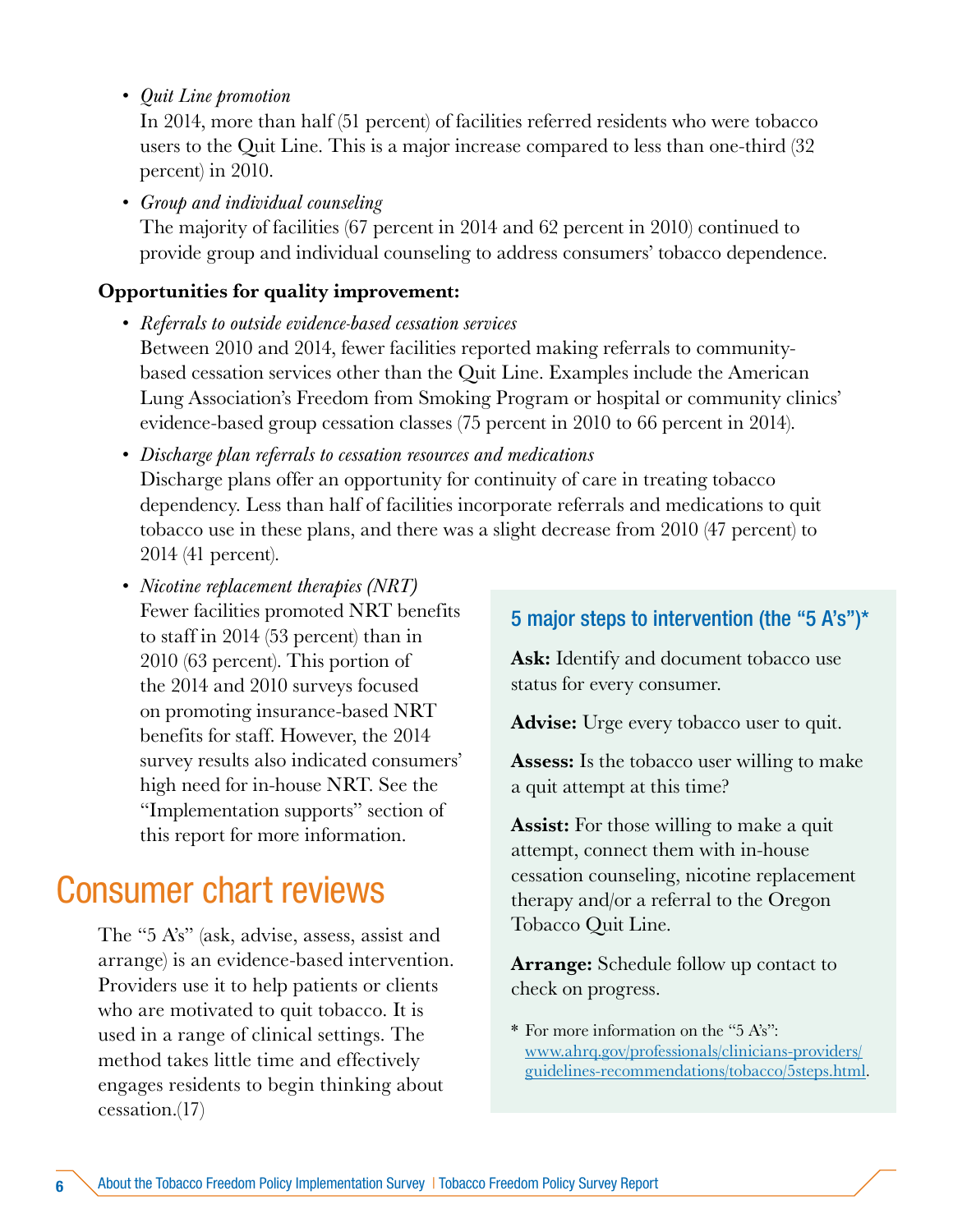<span id="page-12-0"></span>The survey asked administrators to review the past six months of consumer charts on their tobacco use status. Review of 1,071 charts showed providers asked and advised consumers to quit using tobacco more regularly in 2014 than before policy implementation.

#### Chart review findings:

- Providers asked most (86 percent) consumers about their tobacco use.
- Of these, providers advised 68 percent to quit.
- Fifteen percent of consumers reported using less tobacco.
- Five percent reported quitting. This quit rate is comparable to the three to five percent quit rate in the general U.S. adult population.(18)

Providers who responded to the survey routinely asked consumers about tobacco use, but less frequently advised them to quit. However, asking and advising consumers to stop using tobacco is one of the most important acts a clinician can take to help them quit.

### Culturally and linguistically appropriate services

Quitting tobacco is not a one-size-fits-all process. It is important to use materials and resources that can reach and relate to a variety of audiences.

Twenty-eight percent of facilities reported providing tobacco cessation materials designed for:

- Consumers who speak languages other than English;
- People with disabilities; and
- Those with a low literacy level.

Among facilities that offered specific materials, the most common were:

- Spanish language (61 percent)
- Low literacy (35 percent)
- For people with disabilities (30 percent)



To download culturally and linguistically appropriate materials for tobacco cessation, please visit [http://smokefreeoregon.com/](http://smokefreeoregon.com/resources/quit/quit-resources/) [resources/quit/quit-resources/.](http://smokefreeoregon.com/resources/quit/quit-resources/)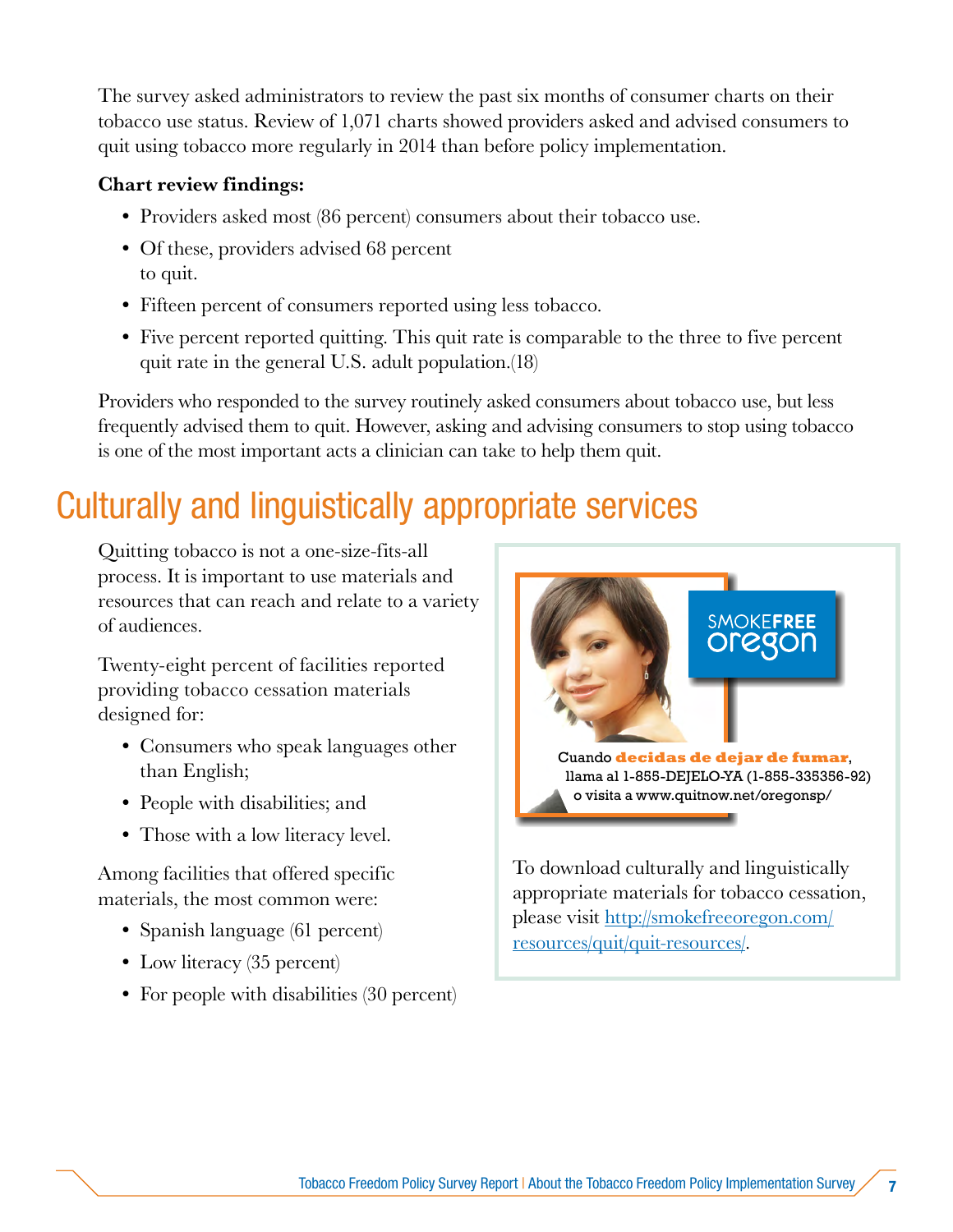<span id="page-13-0"></span>Tailored print and Web-based tobacco cessation materials appear to help people quit. National clinical guidelines recommend that providers incorporate these materials into the "5 A's" (ask, advise, assess, assist and arrange) intervention to treat tobacco dependence. This applies to a variety of populations, including people with mental health and addictions disorders.(10)

### Benefits and challenges of policy implementation

Mental health and addictions services providers value promoting a culture of health for residents. The Tobacco Freedom Policy has helped create a supportive atmosphere for wellness in many residential treatment facilities for consumers and staff. Secondhand smoke kills an estimated 650 people per year in Oregon;(19) the majority of responding facilities said consumers and staff are not exposed to secondhand smoke because of the policy. The policy also has made providers more aware that tobacco is a harmful and addictive substance.

Administrators, therapists and other treatment staff work hard to ensure that residents are safe from harm on and off the property. The survey identified a major concern about consumer safety when they leave the premises to smoke. Survey responses also mentioned concerns about outdoor fires, pedestrian injuries and other injuries due to inclement weather. OHA is committed to ensuring safe facilities in all circumstances. For example, when wintry weather conditions make entryways slippery, facilities take measures to prevent falls. This applies whether someone is leaving the building to smoke or to attend a medical appointment.

#### Figure 2: Benefits and challenges of policy implementation

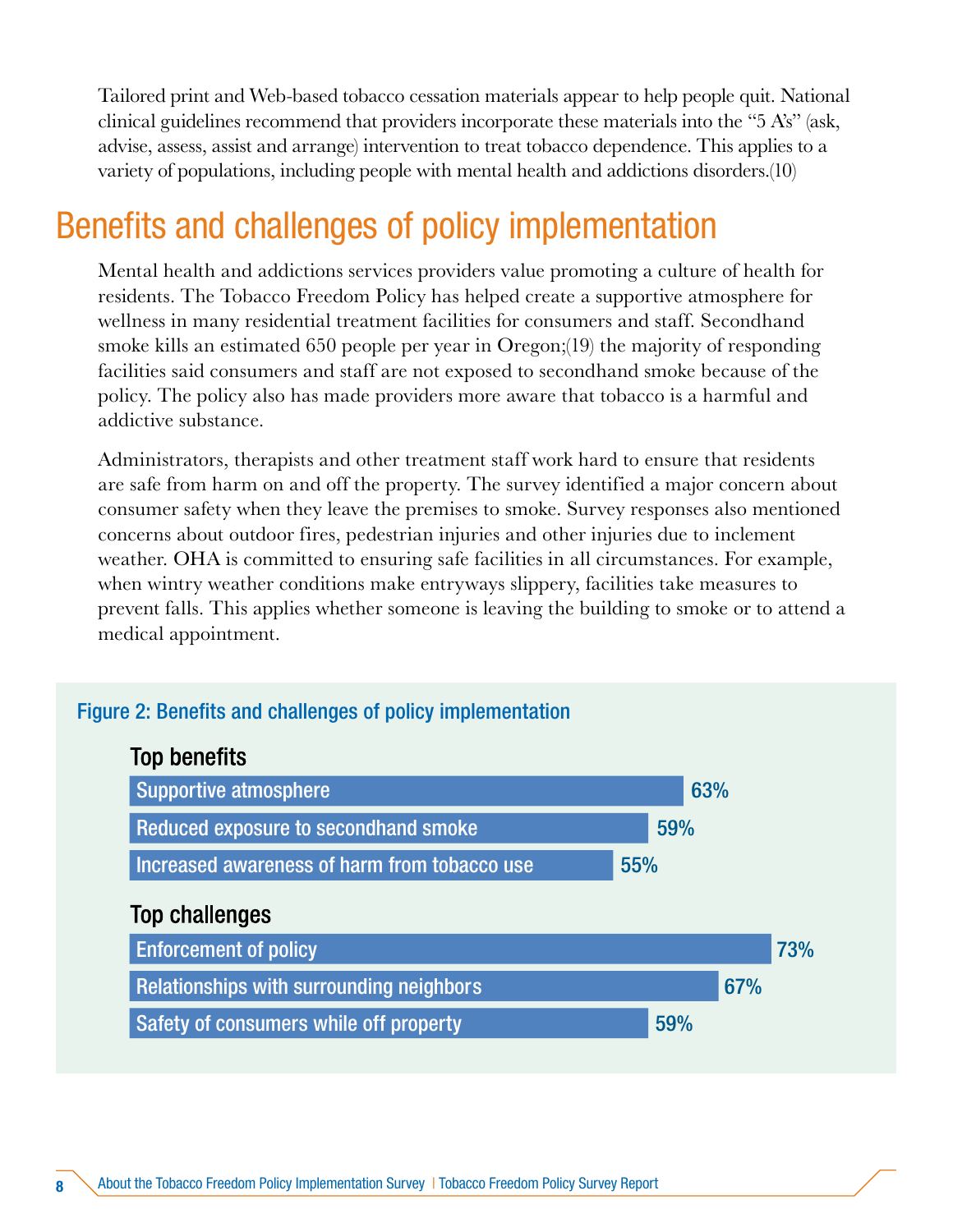<span id="page-14-0"></span>Another challenge expressed through the survey was strained relations with neighbors. The Tobacco Freedom Policy requires tobacco products to be used off-site. This often occurs in front of neighboring buildings in residential areas. Secondhand smoke and littered cigarette butts are reported to be bothersome to the neighboring community. Some administrators also said stigma against those with mental illness is an issue.

The survey also showed that staff, administrators and providers have some concerns around adding enforcement of the Tobacco Freedom Policy on top of other work duties. Nearly all of those who responded to the survey said treatment staff are responsible for tobacco policy enforcement.

### Implementation supports

The survey asked providers to share what was most useful in preparing to launch the Tobacco Freedom Policy. The following is a summary of their responses:

- Advanced planning to prepare for the launch of the policy with communications to staff and consumers (67 percent);
- Framing the policy as a benefit to the health and wellness of staff (48 percent);
- Adequate signage to inform visitors, staff and consumers of the policy (33 percent);
- Training staff in tobacco cessation interventions and having effective tobacco cessation protocols in place (12 percent).

**1** In-house nicotine replacement<br>therapies for consumers (41%) **Technical assistance to implement** a wellness initiative (37%) 3 Evidence-based tobacco cessation curriculum for consumers (37%) *that would help facilities implement the Tobacco Freedom Policy:* Top  $\rightarrow$  resources

In addition, providers identified the following key supports that would help them ensure optimal implementation of the policy:

- In-house nicotine replacement therapies for consumers (41 percent);
- Technical assistance to implement a wellness initiative for consumers and staff (37 percent);
- Sample evidenced-based tobacco cessation curriculum for consumers (37 percent).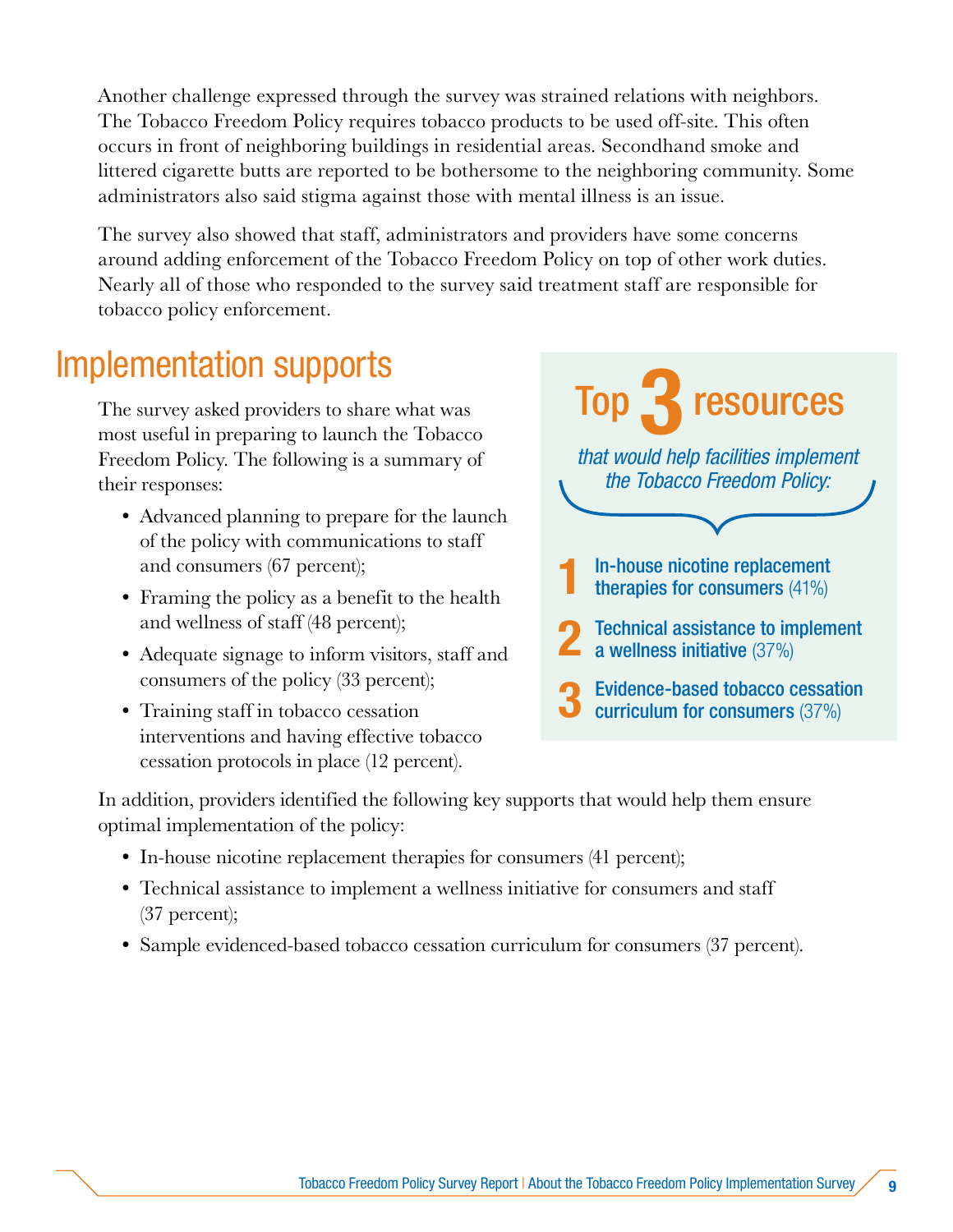## <span id="page-15-0"></span>Tobacco-free trainings

The Oregon Health Authority is committed to supporting continued successful outcomes for the Tobacco Freedom Policy and helping providers navigate challenges. In May 2015, the OHA Health Systems Division and the Public Health Division sponsored a series of two-day trainings across the state. The University of Colorado Behavioral Health and Wellness Program conducted the trainings. The program is part of the National Behavioral Health Network for Tobacco and Cancer Control. The trainings included a workshop on tobacco-free policy implementation in behavioral health settings. They also featured a trainthe-trainer component on evidence-based tobacco cessation curriculum. Most of the 126 attendees were mental health and addictions professionals. A small number of public health and social service professionals also attended.

The purpose of the trainings was to:

- Highlight examples in Oregon and around the country of successful implementation of tobacco-free behavioral health policies;
- Reiterate the importance of this issue; and
- Address challenges facing facilities.

The following are highlights from presentations and discussions in the trainings:

- Cessation practices: Locked facilities ban tobacco possession, which has amplified success in policy implementation. A challenge remains in facilities where in-house nicotine replacement therapies (NRT) are not available. OHA should consider how to best address this issue. NRT is a powerful aid in supporting successful quit attempts. For example, when consumers are detoxing from all substances (including tobacco), they urgently need evidence-based cessation medications. Providing NRT on site addresses this challenge.
- Policy enforcement: The trainings presented many strategies to support Tobacco Freedom Policy enforcement, including:
	- » Establishing wellness committees to promote tobacco-free living;
	- » Frequently communicating expectations for consistent policy enforcement; and
	- » Promoting the policy as part of a larger wellness campaign.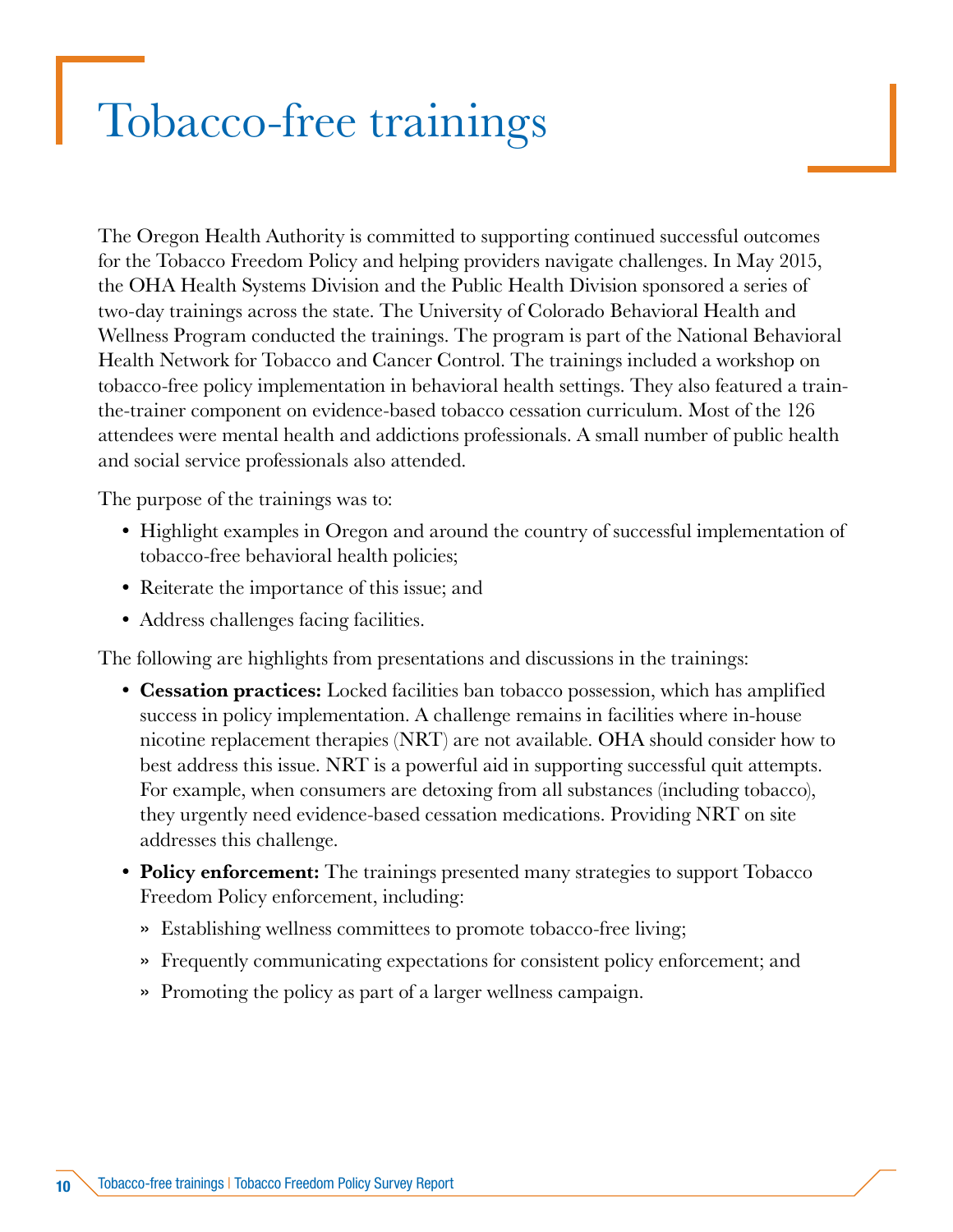- Consumer safety: The trainers helped reframe the facilities' concern for residents' safety when leaving the property to smoke. Facilities were encouraged to consider how to ensure overall safety.
- Neighbor relations: Participants were able to troubleshoot confrontations and stigma residents encountered when they went off property into the surrounding neighborhood. Some solutions included developing good neighbor agreements and inviting community members to join a wellness committee or other group to build relationships with the facility.

The trainings provided continued support for policy implementation and wellness among all residents and staff. Evaluation results from the trainings indicated that a large majority of participants found the information to be either very useful (47 percent) or somewhat useful (44 percent).



Tobacco-free resources can be accessed online at [www.bhwellness.org.](http://www.bhwellness.org)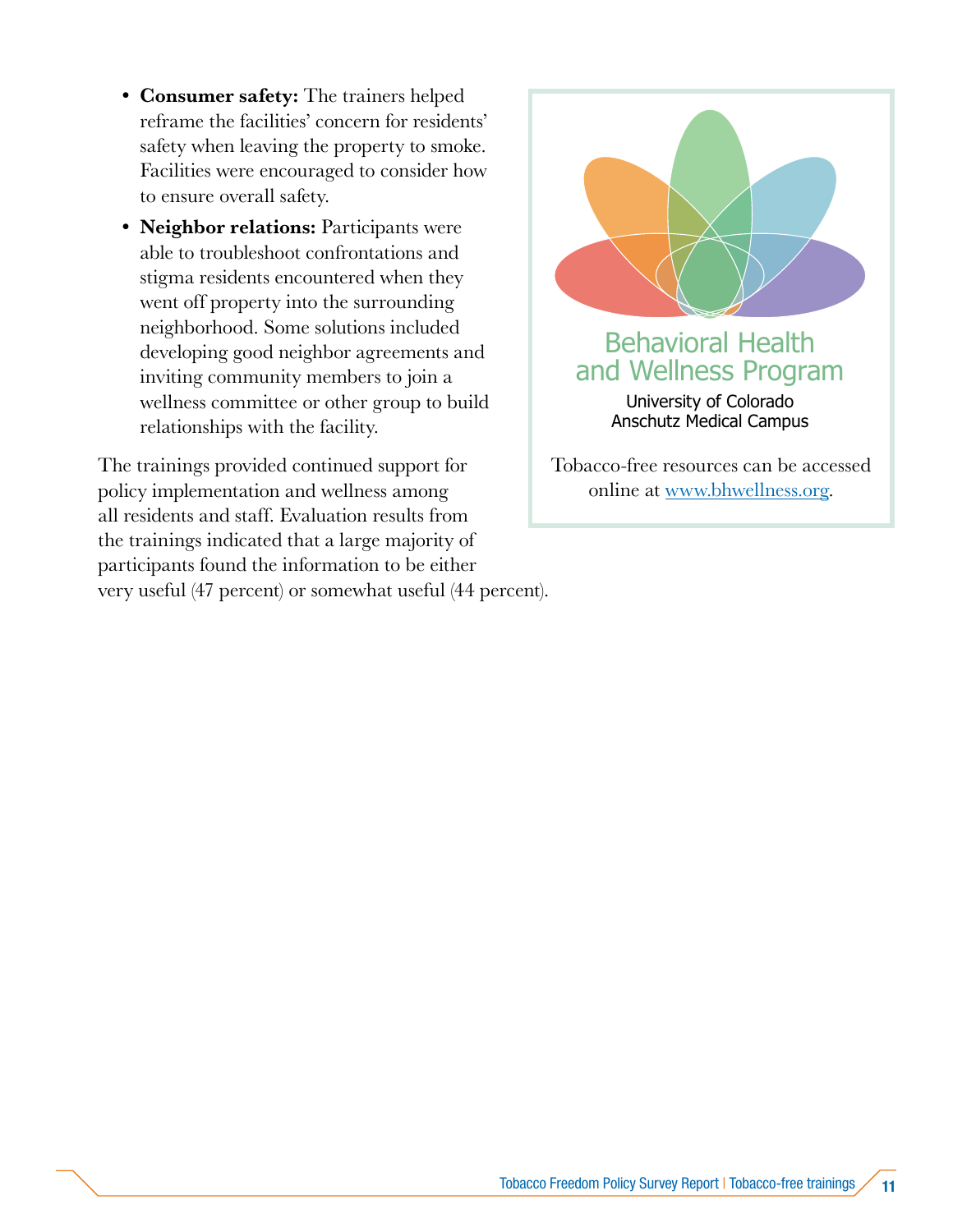# <span id="page-17-0"></span>Conclusions and recommendations

People living with mental illness and addictions are unequally burdened by tobacco use and its associated health effects. Twenty-six percent of Oregonians identify as having a mental health or substance use condition.(20) However, 44 percent of all cigarettes are sold to this population. Tobaccofree treatment environments support a cultural shift on how clinicians and consumers view tobacco addiction as a component of wellness.(21)

The survey shows a large increase in tobacco-free property policies implemented in Oregon's addictions and mental health residential treatment facilities. The results also show a continued need for OHA to monitor and provide technical assistance for policy implementation.

### OREGON CONSUMER/SURVIVOR COALITION POSITION STATEMENT

"We support patients who are involuntarily held within Oregon treatment facilities or residential programs to make the decision to become tobacco-free.

We encourage health care practitioners to support residents in all levels of publicly financed treatment facilities to achieve tobacco freedom …

We, who are mental health service recipients and others of us who are former patients, are determined to reverse the tide of disease and early death among our peers …

It is the potential of all persons to recover and achieve wellness."

Source: [www.oregon.gov/oha/amh/docs/tobacco](http://www.oregon.gov/oha/amh/docs/tobacco-freedom-pos-statement.pdf)[freedom-pos-statement.pdf](http://www.oregon.gov/oha/amh/docs/tobacco-freedom-pos-statement.pdf)

#### The 2015 trainings reinforced:

- The importance of a unified message from OHA on the Tobacco Freedom Policy;
- Opportunities for shared learnings; and
- The need for collaboration from public health and health systems partners to support residential treatment facilities.

The 2016 CCO incentive measure for tobacco prevalence(22) has drawn increased attention on reducing tobacco use among Oregon Health Plan members. It addresses tobacco prevalence and ensures comprehensive tobacco cessation benefits.(23) Most consumers of mental health and addictions residential treatment services are Oregon Health Plan members.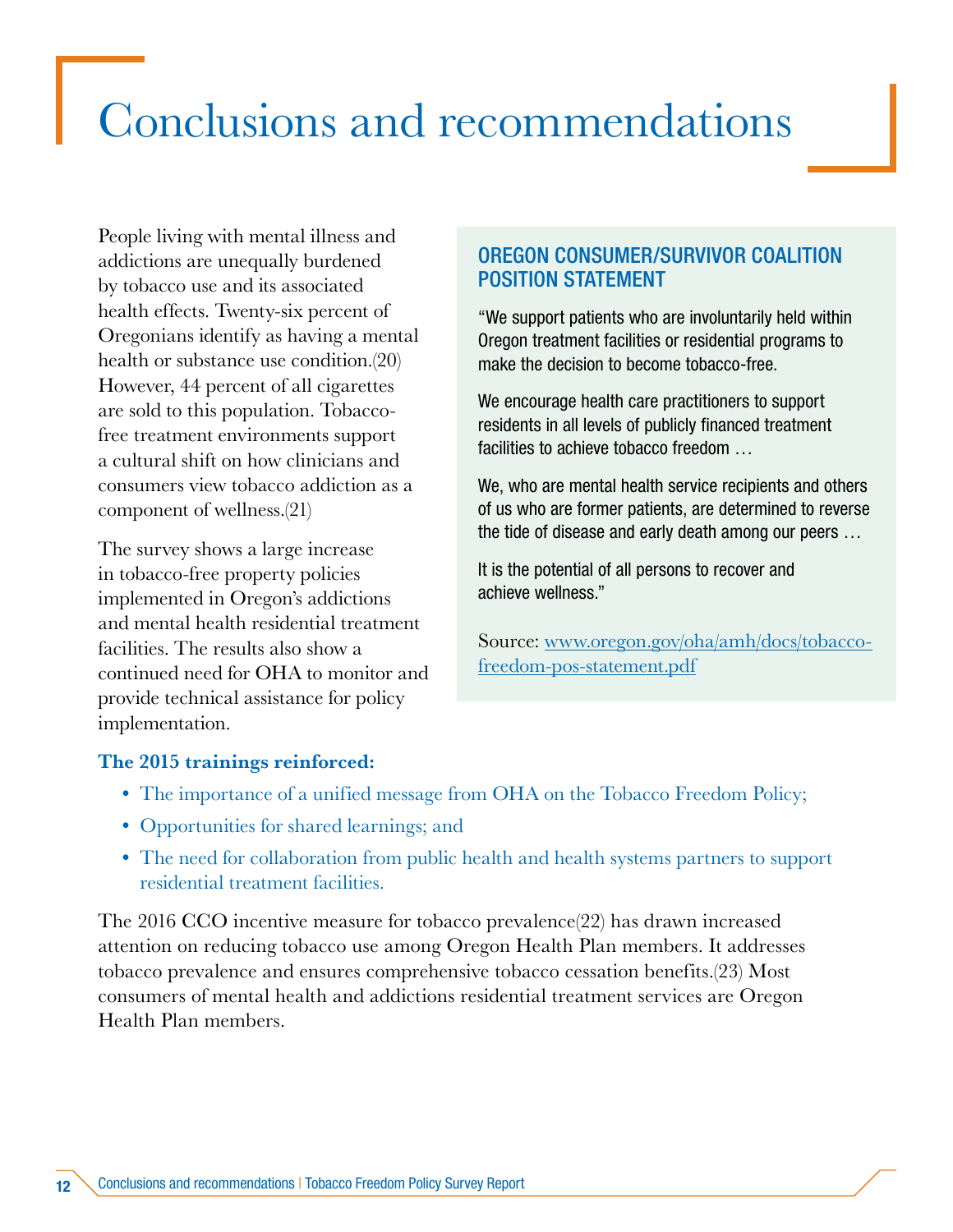### CCOs can support them in staying quit by:

- Reinforcing tobacco-free properties in all facilities that serve CCO members;
- Ensuring consumers can get comprehensive tobacco cessation benefits; and
- Promoting tobacco cessation benefits to all CCO members so they are aware of what services are available.

The OHA Health Systems and Public Health divisions continue to partner in supporting wellness initiatives for those with mental illness or addictions disorders. Opportunities for future collaboration include:

The OHA Health Systems and Public Health divisions continue to partner in wellness initiatives for those with mental illness or addictions disorders. Opportunities for future collaboration include:

- Relaying consistent messages to facilities about the policy;
- Providing on-site nicotine replacement therapies; and
- Increasing tobacco-free policy implementation trainings for providers, staff and administrators.
- Disseminating consistent messages to facilities about the policy;
- Exploring options for providing on-site nicotine replacement therapies; and
- Convening additional tobacco-free policy implementation trainings for providers, staff and administrators.

The OHA Health Systems Division's Quality Management and Certification Team offers continued support for policy implementation.

For questions and inquires on tobacco-free resources, please contact:

Barrett Crosby, quality assurance specialist, OHA Health Systems Division, at barrett.crosby@state.or.us; or

Kirsten Aird, chronic disease programs manager, OHA Public Health Division, kirsten.g.aird@state.or.us.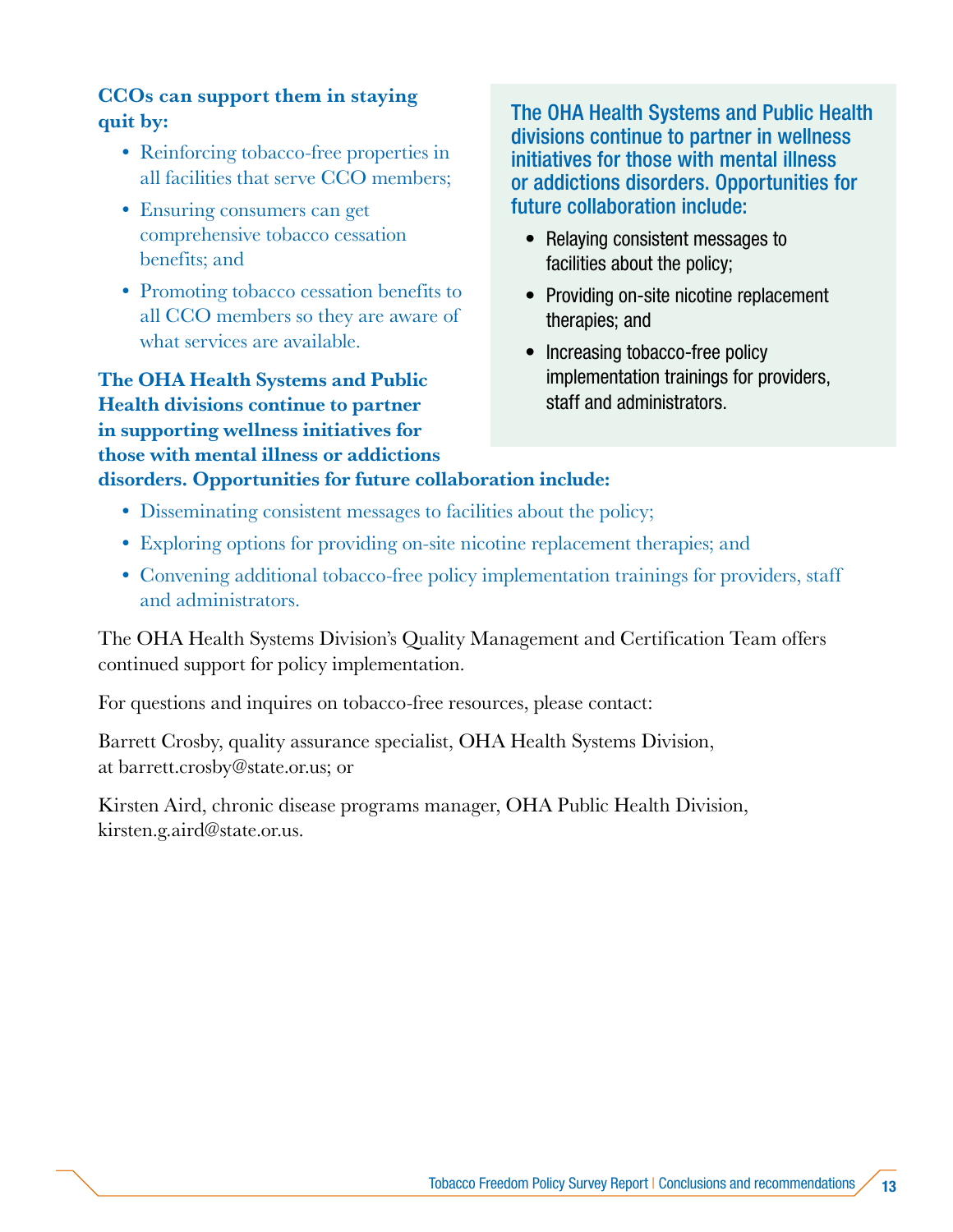# <span id="page-19-0"></span>Appendix: Survey respondents

| <b>Facility location</b> | <b>Number of</b><br><b>facilities</b> | <b>Facility type</b>                                                                                                                                                  |
|--------------------------|---------------------------------------|-----------------------------------------------------------------------------------------------------------------------------------------------------------------------|
| Albany                   | 1                                     | Residential treatment facility                                                                                                                                        |
| <b>Bend</b>              | 1                                     | Residential treatment facility                                                                                                                                        |
| <b>Central Point</b>     | $\mathbf{1}$                          | <b>Residential treatment home</b>                                                                                                                                     |
| Coos Bay                 | $\mathbf{1}$                          | Residential treatment facility                                                                                                                                        |
| Corvallis                | 1                                     | Residential treatment facility                                                                                                                                        |
| Costa Mesa               | $\mathbf{1}$                          | Secure residential treatment facility                                                                                                                                 |
| Enterprise               | $\mathbf{1}$                          | Residential treatment facility                                                                                                                                        |
| Eugene                   | 12                                    | Six secure residential treatment facilities; five residential treatment facilities; one<br>residential treatment home                                                 |
| Gresham                  | 1                                     | Secure residential treatment facility                                                                                                                                 |
| <b>Happy Valley</b>      | 1                                     | Residential treatment facility                                                                                                                                        |
| Heppner                  | 1                                     | Secure residential treatment facility                                                                                                                                 |
| La Grande                | $\mathbf{1}$                          | Residential treatment facility                                                                                                                                        |
| Lake Oswego              | 1                                     | <b>Residential treatment home</b>                                                                                                                                     |
| <b>Medford</b>           | 8                                     | Two agencies that operate multiple facilities; three residential treatment facilities; one<br>residential treatment home; two secure residential treatment facilities |
| <b>Myrtle Point</b>      | $\mathbf{1}$                          | Residential treatment facility                                                                                                                                        |
| Newport                  | $\mathbf{1}$                          | Residential treatment facility                                                                                                                                        |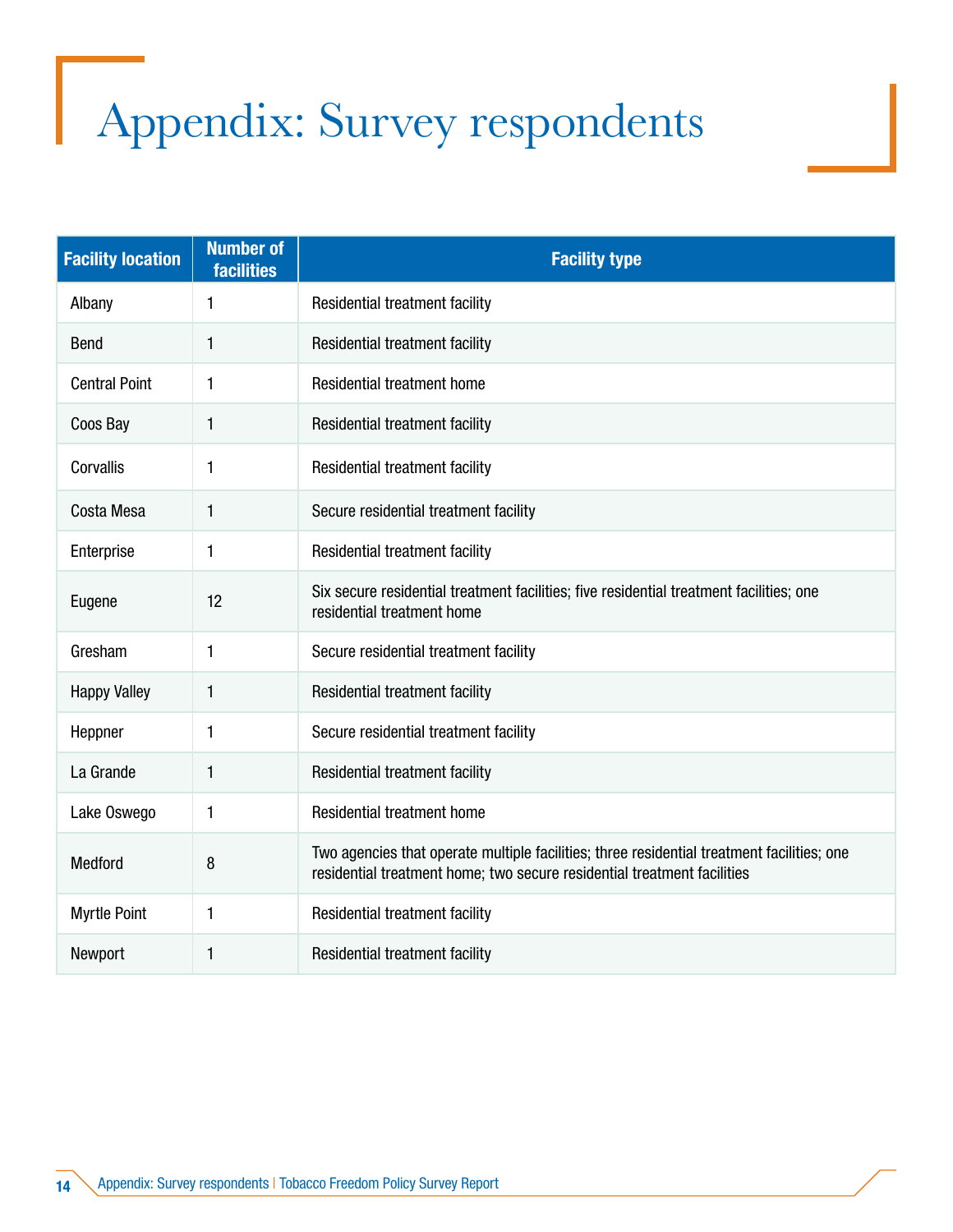| <b>Ontario</b>                                                                      | 1              | <b>Residential treatment home</b>                                                                                                                                     |
|-------------------------------------------------------------------------------------|----------------|-----------------------------------------------------------------------------------------------------------------------------------------------------------------------|
| Orting                                                                              | 1              | Residential treatment facility                                                                                                                                        |
| Philomath                                                                           | 1              | Residential treatment facility                                                                                                                                        |
| Phoenix                                                                             | $\overline{c}$ | One agency that operates multiple facilities; one residential treatment home                                                                                          |
| Phoenix                                                                             | 1              | Residential treatment home                                                                                                                                            |
| Portland                                                                            | 28             | Five agencies that operate multiple facilities; nine residential treatment facilities; 12<br>residential treatment homes; two secure residential treatment facilities |
| <b>Prairie City</b>                                                                 | 1              | Secure residential treatment facility                                                                                                                                 |
| Rockford                                                                            | 1              | Agency operates multiple facilities                                                                                                                                   |
| Rockford                                                                            | 1              | <b>Residential treatment home</b>                                                                                                                                     |
| Salem                                                                               | $\mathbf{1}$   | Residential treatment facility                                                                                                                                        |
| Seaside                                                                             | 1              | <b>Residential treatment home</b>                                                                                                                                     |
| Springfield                                                                         | 1              | Residential treatment facility                                                                                                                                        |
| Tualatin                                                                            | 1              | Residential treatment home                                                                                                                                            |
| Wilsonville                                                                         | $\mathbf{1}$   | Residential treatment home                                                                                                                                            |
| <b>Facilities that</b><br>did not provide<br>information<br>about their<br>location | 11             | One secure residential treatment facility; 10 residential treatment homes                                                                                             |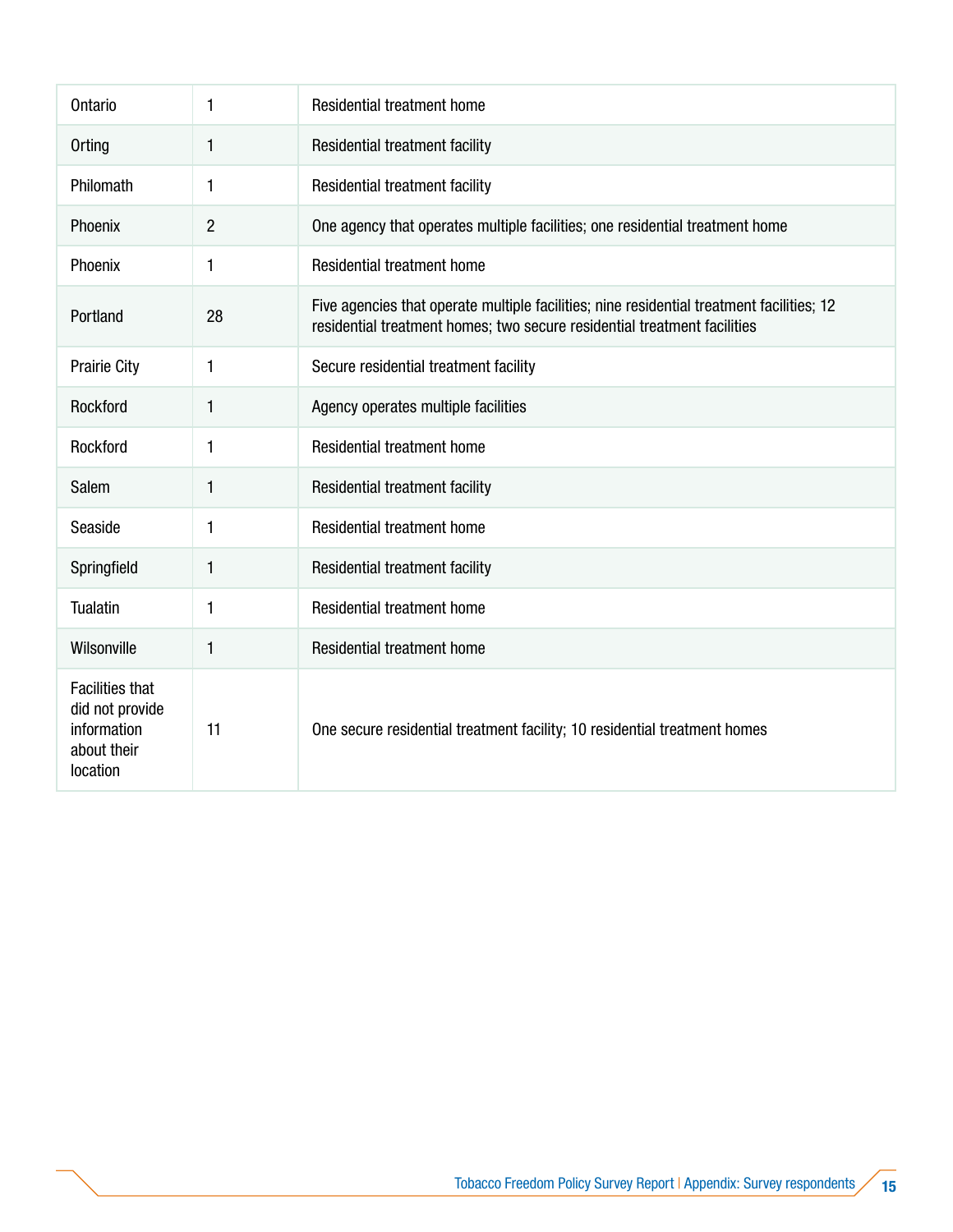# <span id="page-21-0"></span>References

1. Colton CW, Manderscheid RW. Congruencies in increased mortality rates, years of potential life lost, and causes of death among public mental health clients in eight states. Prev Chronic Dis 2006 [cited 2016 May 6]. Available from: URL: [www.cdc.gov/pcd/issues/2006/](http://www.cdc.gov/pcd/issues/2006/apr/05_0180.htm) apr/05 0180.htm.

2. Schroeder SA, Morris CD. Confronting a neglected epidemic: tobacco cessation for persons with mental illnesses and substance abuse problems. Annu Rev Public Health 2010;31:297–314.

3. Centers for Disease Control and Prevention. CDC vital signs: adult smoking focusing on people with mental illness. CDC Vital Signs 2013 [cited 2015 Sept 25]. Available from: URL: [www.cdc.gov/vitalsigns/pdf/2013-02-vitalsigns.pdf.](http://www.cdc.gov/vitalsigns/pdf/2013-02-vitalsigns.pdf)

4. El-Guebaly N, Cathcart J, Currie S, Brown D, Gloster S. Smoking cessation approaches for persons with mental illness or addictive disorders. Psychiatric Services 2002; 53(9), 1166–1170.

5. Prochaska JJ, Delucchi K, Hall SM. A meta-analysis of smoking cessation interventions with individuals in substance abuse treatment or recovery. Journal of Consulting and Clinical Psychology 2004; 72:1144–1156.

6. Grant BF, Hasin DS, Chou PS, Stinson FS, Dawson DA. Nicotine dependence and psychiatric disorders in the United States: results from the national epidemiologic survey on alcohol and related conditions. Archives General Psychiatry 2004; 61(11): 1107–1115 [cited 2016 April 4]. Available from: URL: [www.ncbi.nlm.nih.gov/pubmed/15520358](http://www.ncbi.nlm.nih.gov/pubmed/15520358).

7. Lasser K, Boyd J, Woolhandler S, Himmelstein DU, McCormick D, Bor DH. Smoking and mental illness: a population-based prevalence study. JAMA 2000;284(20):2606– 2610 [cited 2016 April 4]. Available from: URL: [http://jama.jamanetwork.com/article.](http://jama.jamanetwork.com/article.aspx?articleid=193305) [aspx?articleid=193305](http://jama.jamanetwork.com/article.aspx?articleid=193305).

8. Morris C, Waxmonsky J, May M, Giese A. What do persons with mental illnesses need to quit smoking? Mental health consumer and provider perspectives. Psychiatric Rehabilitation Journal 2009; Vol 32(4), 276–284 [cited 2016 April 4]. Available from: URL: [http://dx.doi.](http://dx.doi.org/10.2975/32.4.2009.276.284) [org/10.2975/32.4.2009.276.284](http://dx.doi.org/10.2975/32.4.2009.276.284).

9. Williams J, Zeidonis D. Addressing tobacco among individuals with a mental illness or an addiction. Addict Behav. 2004 Aug; 29(6): 1067–1083 [cited 2016 April 4]. Available from: URL: [www.ncbi.nlm.nih.gov/pubmed/15236808.](http://www.ncbi.nlm.nih.gov/pubmed/15236808)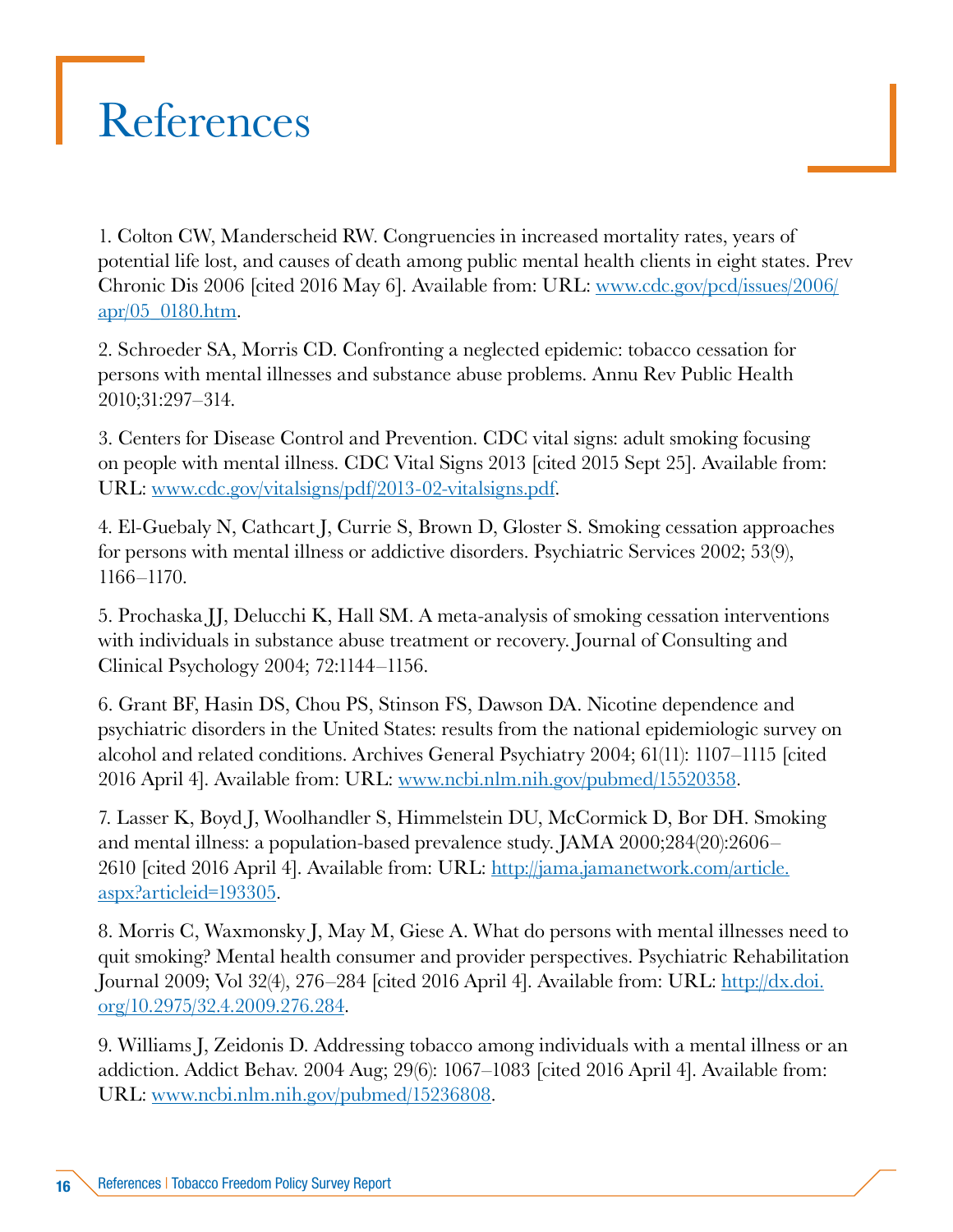10. U.S. Department of Health and Human Services. Treating tobacco use and dependence: 2008 update. Rockville (MD): U.S. Department of Health and Human Services; 2008 [cited 2015 Oct 25]. Available from: URL: [www.ncbi.nlm.nih.gov/books/NBK63952/](http://www.ncbi.nlm.nih.gov/books/NBK63952/).

11. Apollonio DE, Malone RE. Marketing to the marginalised: tobacco industry targeting of the homeless and mentally ill. Tobacco Control 2005;14:409–415.

12. Prochaska JJ, Hall SM, Bero LA. Tobacco use among individuals with schizophrenia: what role has the tobacco industry played? Schizophrenia Bulletin 2005; 34(3),555–567.

13. Morris CD, Waxmonsky JA, May MG, Tinkelman DG, Dickinson M, Gies AA. Smoking reduction for persons with mental illnesses: 6-month results from community-based interventions. Community Mental Health Journal 2011; 47(6), 694–702.

14. Hall SM, Prochaska JJ. Treatment of smokers with co-occurring disorders: emphasis on integration in mental health and addiction treatment settings. Annual Review of Clinical Psychology 2009;5:409–31.

15. Parks J, Svendsen D, Singer P, Foti ME [editors]. Morbidity and mortality in People with serious mental illness. National Association of State Mental Health Program Directors Medical Directors Council. 2006 Oct [cited 2016 May 24]. Available at: URL: [www.](http://www.nasmhpd.org/sites/default/files/Mortality%20and%20Morbidity%20Final%20Report%208.18.08.pdf) [nasmhpd.org/sites/default/files/Mortality%20and%20Morbidity%20Final%20Report%20](http://www.nasmhpd.org/sites/default/files/Mortality%20and%20Morbidity%20Final%20Report%208.18.08.pdf) [8.18.08.pdf.](http://www.nasmhpd.org/sites/default/files/Mortality%20and%20Morbidity%20Final%20Report%208.18.08.pdf)

16. Drach LL, Morris D, Cushing C, Romoli C, Harris RL. Promoting smoke-free environments and tobacco cessation in residential treatment facilities for mental health and addictions, Oregon, 2010. Preventing Chronic Disease 2012;9:110080.

17. Agency for Healthcare Research and Quality. Five major steps to intervention (the "5 A's"). Rockville (MD). 2012 [cited 2015 Sept 25]. Available at: URL: www.ahrq.gov [professionals/clinicians-providers/guidelines-recommendations/tobacco/5steps.html](http://www.ahrq.gov/professionals/clinicians-providers/guidelines-recommendations/tobacco/5steps.html).

18. Centers for Disease Control and Prevention. Quitting smoking among adults, United States, 2001–2010. Morbidity and Mortality Weekly Report. 2011 Nov 11; 60(40); 1513–1519 [cited 2015 Sept 25]. Available at: URL: [www.cdc.gov/mmwr/preview/mmwrhtml/](http://www.cdc.gov/mmwr/preview/mmwrhtml/mm6044a2.htm) [mm6044a2.htm](http://www.cdc.gov/mmwr/preview/mmwrhtml/mm6044a2.htm).

19. Oregon Health Authority. Oregon tobacco facts, secondhand smoke. 2013 [cited 2016 May 6]. Available at: URL: [https://public.health.oregon.gov/PreventionWellness/](https://public.health.oregon.gov/PreventionWellness/TobaccoPrevention/Documents/tobacco_facts/secondhand_smoke.pdf) [TobaccoPrevention/Documents/tobacco\\_facts/secondhand\\_smoke.pdf.](https://public.health.oregon.gov/PreventionWellness/TobaccoPrevention/Documents/tobacco_facts/secondhand_smoke.pdf)

20. Substance Abuse and Mental Health Services Administration. Behavioral health, United States, 2012. HHS Publication No. (SMA) 13-4797. Rockville (MD) 2012 [cited 2016 May 9]. Available at: URL: [http://store.samhsa.gov/product/Behavioral-Health-United-States-2012/](http://store.samhsa.gov/product/Behavioral-Health-United-States-2012/SMA13-4797) [SMA13-4797](http://store.samhsa.gov/product/Behavioral-Health-United-States-2012/SMA13-4797).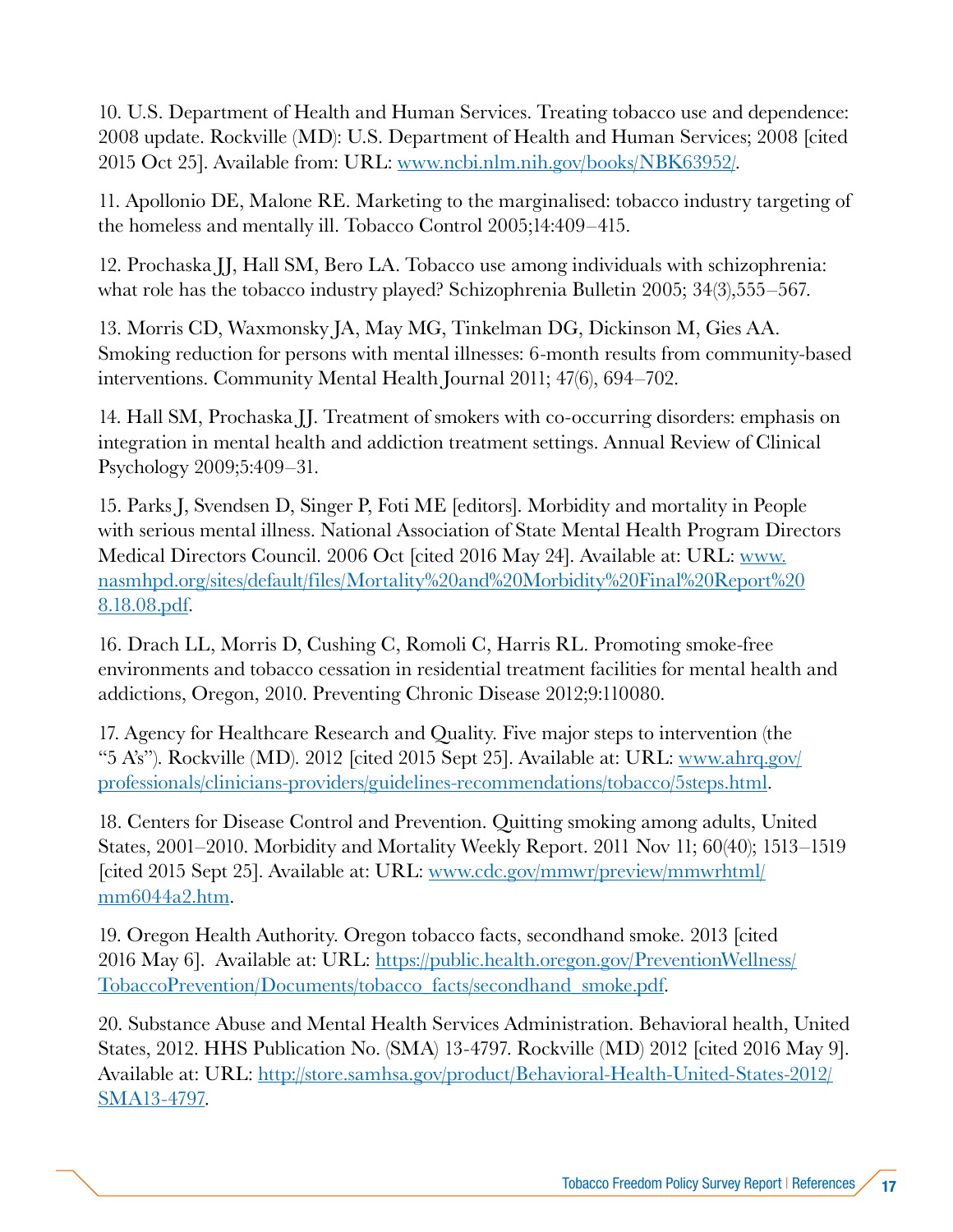21. O'Rourke J, Parody J, Vagadori KH. Implementing tobacco-free policies in community behavioral health agencies. National Behavioral Health Network for Tobacco and Cancer Control. 2015 [cited 2016 May 9]. Available at: URL: [www.thenationalcouncil.org/?api&do=](http://www.thenationalcouncil.org/?api&do=attachment&name=implementing-tobacco-free-policies-community-behavioral-health-organizations&index=0&type=webinars) [attachment&name=implementing-tobacco-free-policies-community-behavioral-health-organ](http://www.thenationalcouncil.org/?api&do=attachment&name=implementing-tobacco-free-policies-community-behavioral-health-organizations&index=0&type=webinars) [izations&index=0&type=webinars](http://www.thenationalcouncil.org/?api&do=attachment&name=implementing-tobacco-free-policies-community-behavioral-health-organizations&index=0&type=webinars).

22. Oregon Health Authority. Cigarette smoking prevalence (bundled measure). 2016 Feb [cited 2016 March 15]. Available at: URL: www.oregon.gov/oha/analytics/CCOData/ Cigarette%20Smoking%20Prevalence%20Bundle%20-%202016%20(revised%20May%202016). pdf.

23. Oregon Health Authority Public Health Division. Tobacco cessation coverage standards. [ND] [cited 2016 May 24]. Available from: URL: [https://public.health.oregon.gov/](https://public.health.oregon.gov/PreventionWellness/TobaccoPrevention/Documents/tob_cessation_coverage_standards.pdf) [PreventionWellness/TobaccoPrevention/Documents/tob\\_cessation\\_coverage\\_standards.pdf](https://public.health.oregon.gov/PreventionWellness/TobaccoPrevention/Documents/tob_cessation_coverage_standards.pdf).